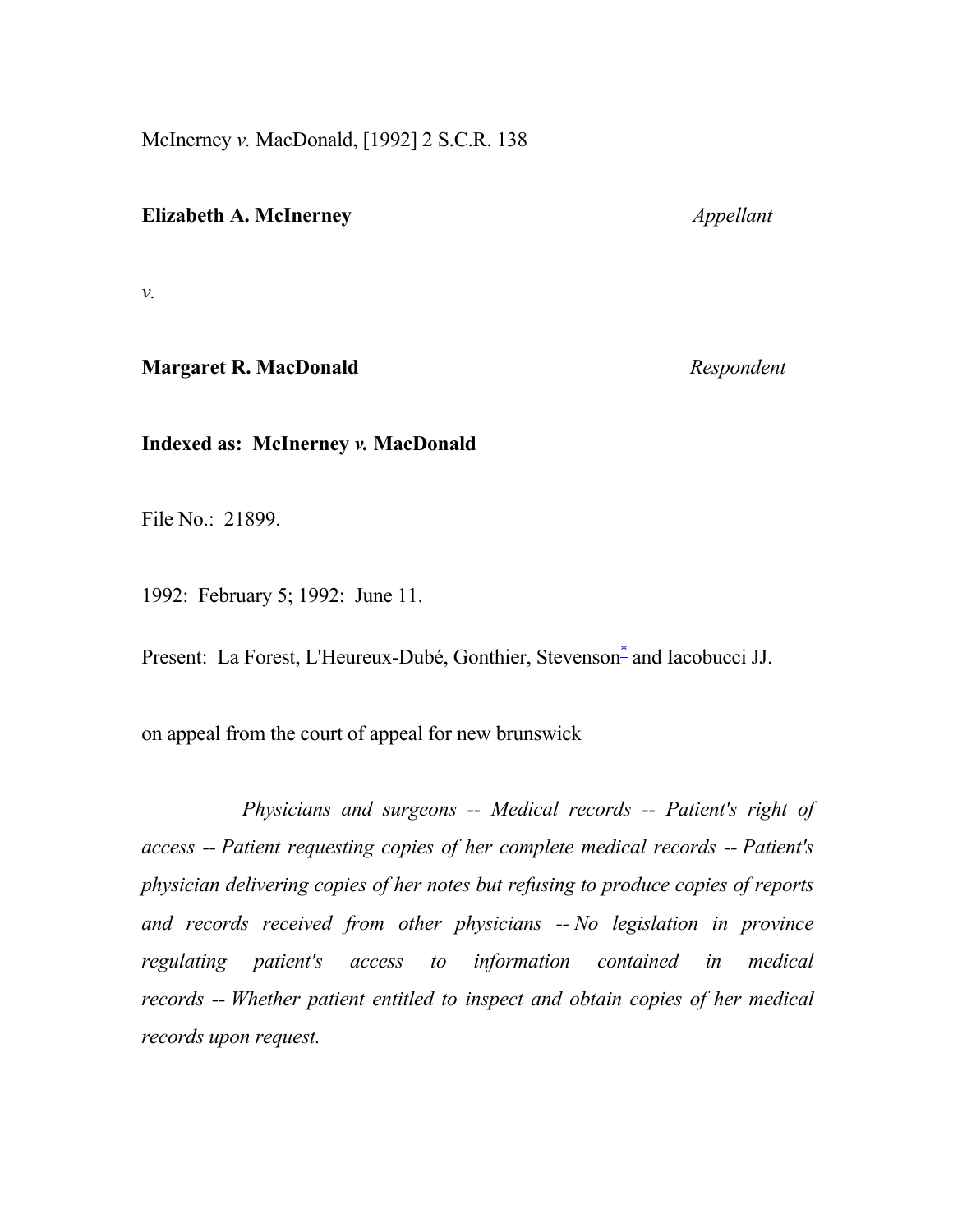A patient made a request to her doctor for copies of the contents of her complete medical file. The doctor delivered copies of all notes, memoranda and reports she had prepared herself but refused to produce copies of consultants' reports and records she had received from other physicians who had previously treated the patient, stating that they were the property of those physicians and that it would be unethical for her to release them. She suggested to her patient that she contact the other physicians for release of their records. The patient's application in the Court of Queen's Bench for an order directing her doctor to provide a copy of her entire medical file was granted. A majority of the Court of Appeal affirmed the judgment.

#### *Held*: The appeal should be dismissed.

In the absence of legislation, a patient is entitled, upon request, to examine and copy all information in her medical records which the physician considered in administering advice or treatment, including records prepared by other doctors that the physician may have received. Access does not extend to information arising outside the doctor-patient relationship. The patient is not entitled to the records themselves. The physical medical records of the patient belong to the physician.

The physician-patient relationship is fiduciary in nature and certain duties arise from that special relationship of trust and confidence. These include the duties of the doctor to act with utmost good faith and loyalty, to hold information received from or about a patient in confidence, and to make proper disclosure of information to the patient. The doctor also has an obligation to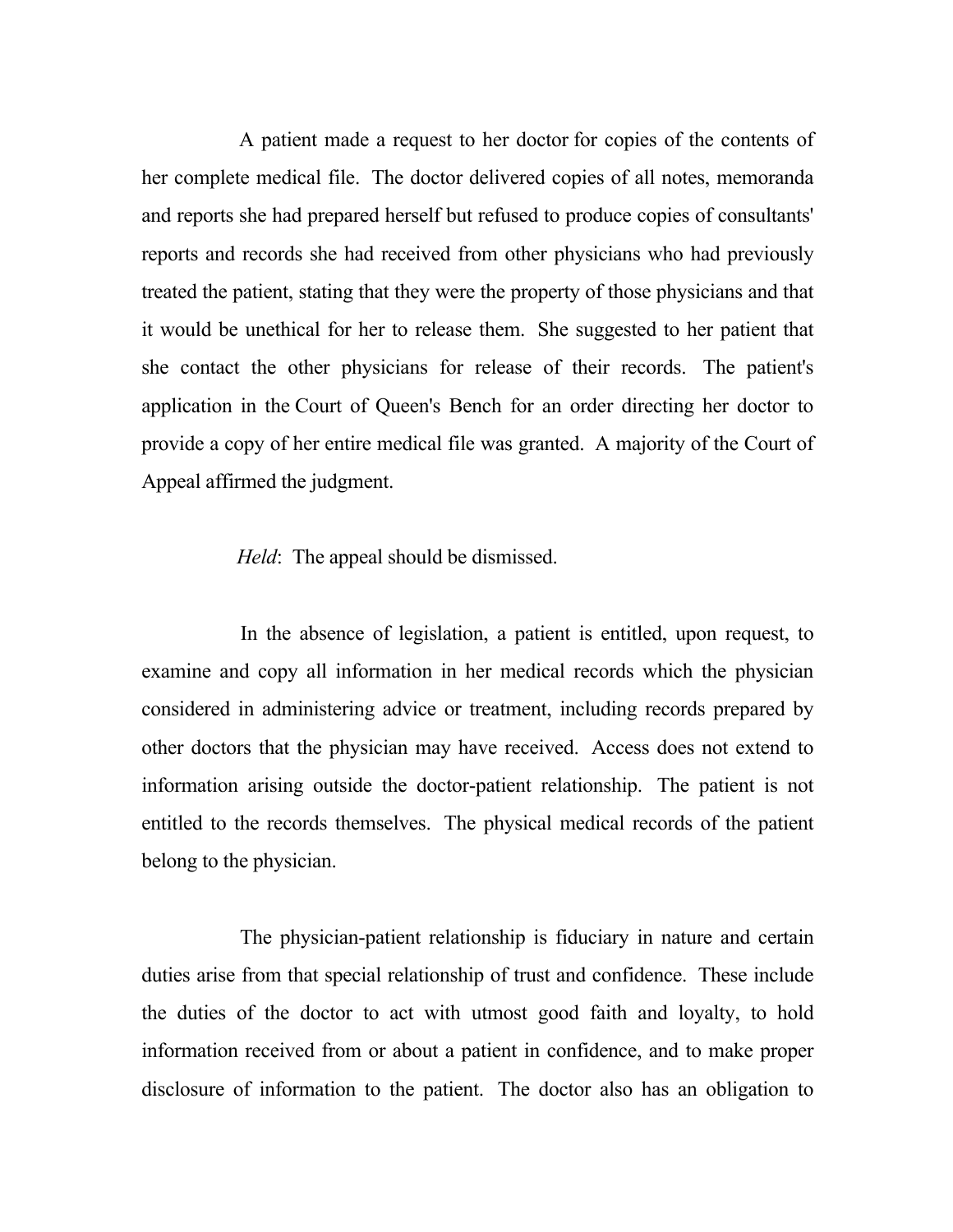grant access to the information used in administering treatment. This fiduciary duty is ultimately grounded in the nature of the patient's interest in the medical records. Information about oneself revealed to a doctor acting in a professional capacity remains, in a fundamental sense, one's own. While the doctor is the owner of the actual record, the information is held in a fashion somewhat akin to a trust and is to be used by the physician for the benefit of the patient. The confiding of the information to the physician for medical purposes gives rise to an expectation that the patient's interest in and control of the information will continue. The trust-like "beneficial interest" of the patient in the information indicates that, as a general rule, she should have a right of access to the information and that the physician should have a corresponding obligation to provide it. The patient's interest being in the information, it follows that the interest continues when that information is conveyed to another doctor who then becomes subject to the duty to afford the patient access to that information. Further, since the doctor has a duty to act with utmost good faith and loyalty, it is also important that the patient have access to the records to ensure the proper functioning of the doctor-patient relationship and to protect the well-being of the patient. Disclosure serves to reinforce the patient's faith in her treatment and to enhance the trust inherent in the doctor-patient relationship. As well, the duty of confidentiality that arises from the doctor-patient relationship is meant to encourage disclosure of information and communication between doctor and patient. The trust reposed in the physician by the patient mandates that the flow of information operate both ways.

The patient's general right of access to medical records is not absolute. If the physician reasonably believes it is not in the patient's best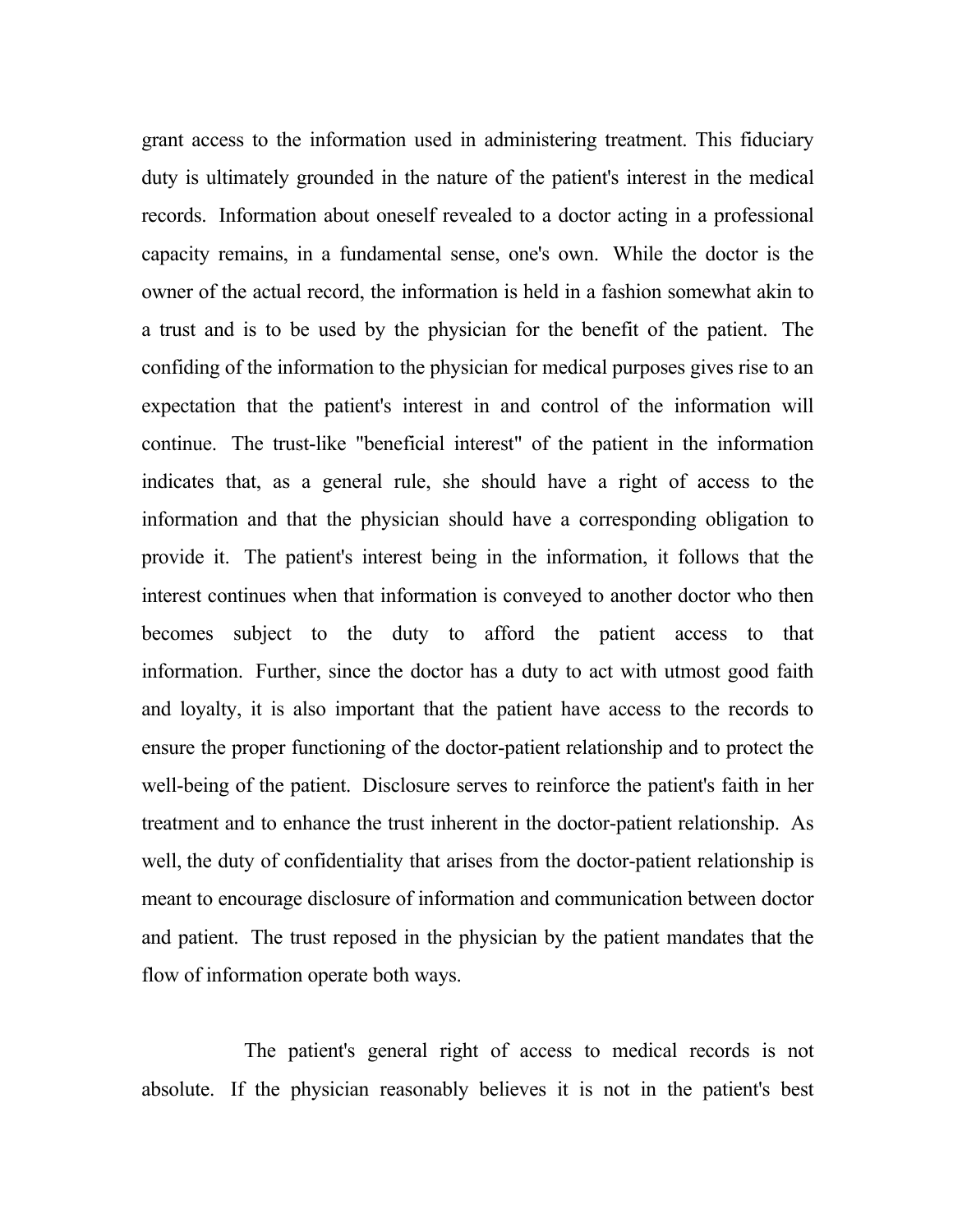interests to inspect the medical records, the physician may consider it necessary to deny access to the information. Considering the equitable base of the patient's entitlement, when a physician refuses a request for access, the patient may apply to the court for protection against an improper exercise of the physician's discretion. The court will then exercise its superintending jurisdiction and may order access to the records in whole or in part. The onus lies on the physician to justify a denial of access. Patients should have access to their medical records in all but a small number of circumstances. In the ordinary case, these records should be disclosed upon the patient's request unless there is a significant likelihood of a substantial adverse effect on her physical, mental or emotional health or harm to a third party.

Here, there is no evidence that access to the records would cause harm to the patient or a third party; nor does the doctor offer other compelling reasons for non-disclosure. Accordingly, the patient is entitled to her medical records.

## **Cases Cited**

**Referred to**: *R. v. Dyment*, [1988] 2 S.C.R. 417; *Halls v. Mitchell*, [1928] S.C.R. 125; *Kenny v. Lockwood*, [1932] O.R. 141; *Henderson v. Johnston*, [1956] O.R. 789; *Canson Enterprises Ltd. v. Boughton & Co.*, [1991] 3 S.C.R. 534; *Reibl v. Hughes*, [1980] 2 S.C.R. 880; *Emmett v. Eastern Dispensary and Casualty Hospital*, 396 F.2d 931 (1967); *Cannell v. Medical and Surgical Clinic*, 315 N.E.2d 278 (1974); *Re Mitchell and St. Michael's Hospital* (1980), 112 D.L.R. (3d) 360; *Guerin v. The Queen*, [1984] 2 S.C.R. 335; *Strazdins v. Orthopaedic & Arthritic Hospital Toronto* (1978), 7 C.C.L.T. 117.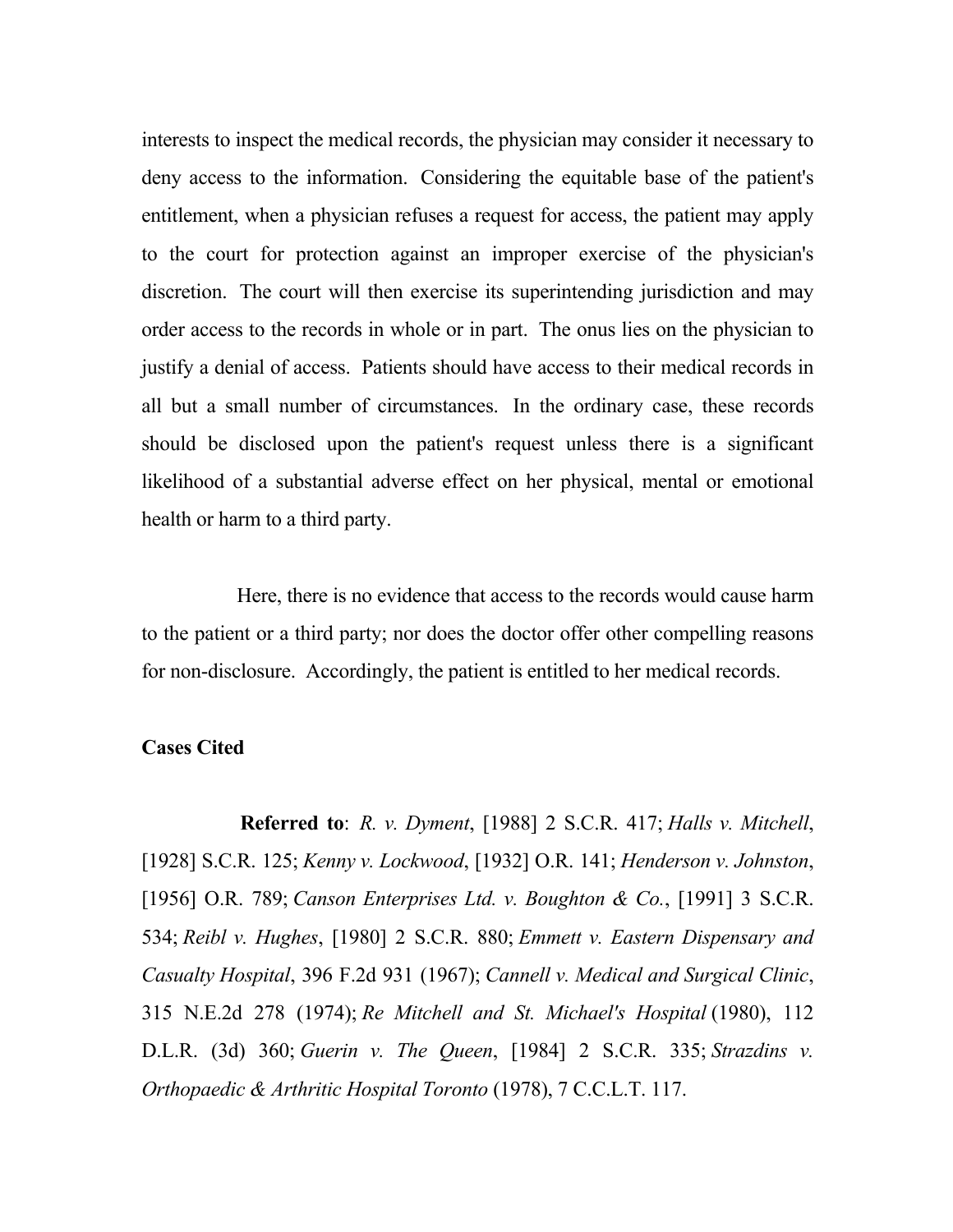#### **Authors Cited**

- Beatty, Harry. "The Consumer's Right of Access to Health Care Records" (1986), 3:4 *Just Cause* 3.
- Canada. Report of the Task Force established jointly by the Department of Communications/Department of Justice. *Privacy and Computers*. Ottawa: Information Canada, 1972.
- Ellis, Mark Vincent. *Fiduciary Duties in Canada*. Don Mills, Ont.: DeBoo, 1988.
- Emson, H. E. *The Doctor and the Law: A Practical Guide for the Canadian Physician*, 2nd ed. Toronto: Butterworths, 1989.
- Hopper, Alvin. "The Medical Man's Fiduciary Duty" (1973), 7 *Law Teacher* 73.
- Knoppers, Bartha. "Confidentiality and Accessibility of Medical Information: A Comparative Analysis" (1982), 12 *R.D.U.S.* 395.
- Meagher, Arthur J., Peter J. Marr and Ronald A. Meagher. *Doctors and Hospitals: Legal Duties*. Toronto: Butterworths, 1991.
- Miller, Robert D. *Problems in Hospital Law*, 4th ed. Rockville, Md.: Aspen Systems Corp., 1983.
- Ontario. Commission of Inquiry into the Confidentiality of Health Information. *Report of the Commission of Inquiry into the Confidentiality of Health Information*, vol. 2. Toronto: The Commission, 1980.
- Picard, Ellen I. *Legal Liability of Doctors and Hospitals in Canada*, 2nd ed. Toronto: Carswell, 1984.
- Rozovsky, Lorne Elkin and Fay Adrienne Rozovsky. *The Canadian Law of Patient Records*. Toronto: Butterworths, 1984.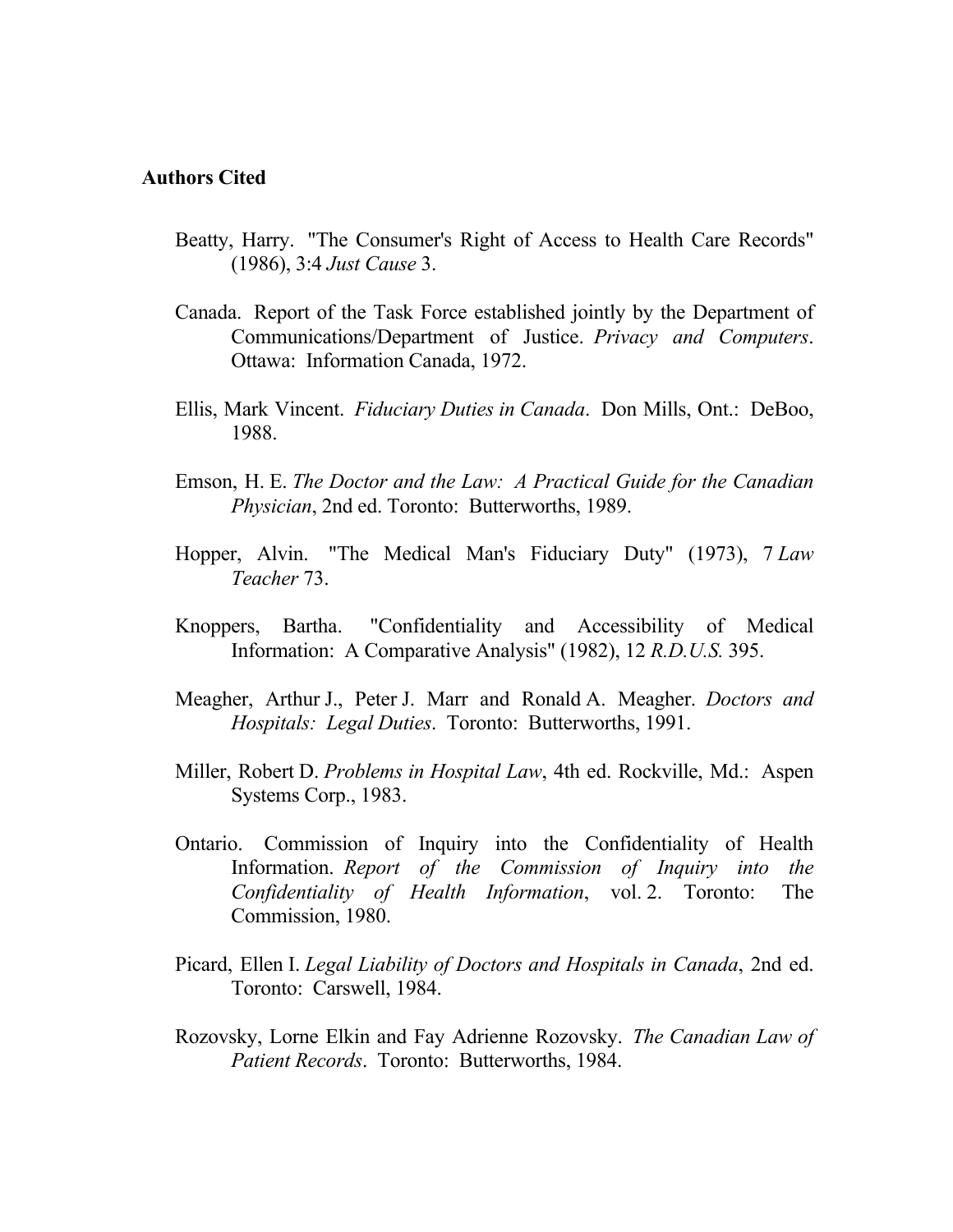- Sharpe, Gilbert. *The Law & Medicine in Canada*, 2nd ed. Toronto: Butterworths, 1987.
- Westin, Alan. F. *Computers, Health Records, and Citizen Rights*. New York: Petrocelli Book, 1976.

APPEAL from a judgment of the New Brunswick Court of Appeal (1990), 103 N.B.R. (2d) 423, 259 A.P.R. 423, 66 D.L.R. (4th) 736, affirming a judgment of Turnbull J., ordering a physician to provide copies of medical records to a patient. Appeal dismissed.

*B. A. Crane*, *Q.C.*, and *Wayne Brynaert*, for the appellant.

*J. George Byrne* and *Barry R. Morrison*, as *amici curiae*, for the respondent.

//*La Forest J.*//

The judgment of the Court was delivered by

LA FOREST J. -- The central issue in this case is whether in the absence of legislation a patient is entitled to inspect and obtain copies of his or her medical records upon request.

#### Facts

The facts are simple. The appellant, Dr. Elizabeth McInerney, is a medical doctor who is licensed to practise in New Brunswick. The respondent,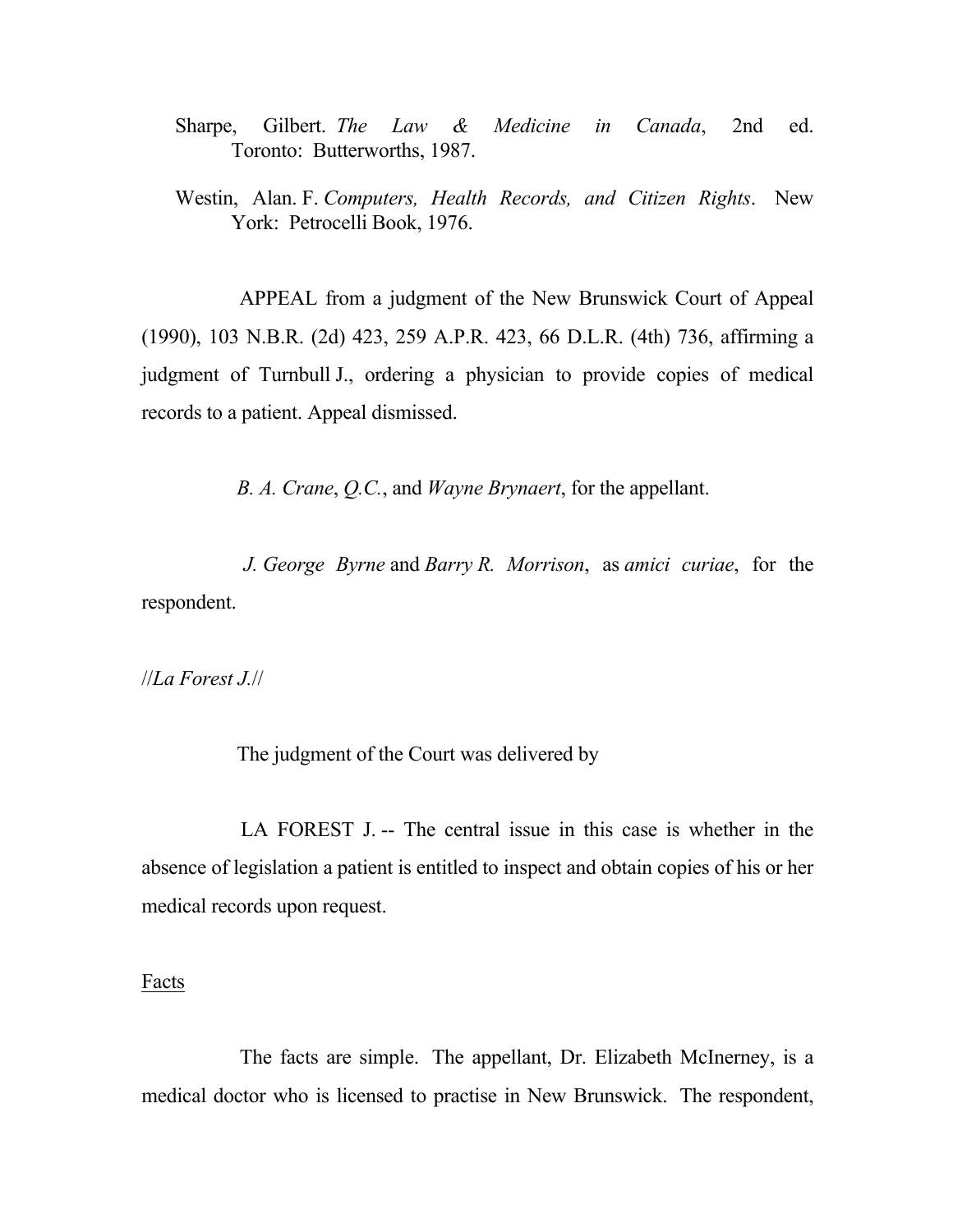Mrs. Margaret MacDonald, was her patient. Before her consultations with Dr. McInerney, Mrs. MacDonald was treated by various physicians over a period of years. On Dr. McInerney's advice, Mrs. MacDonald ceased taking thyroid pills previously prescribed by other physicians. She then became concerned about her medical care before consulting Dr. McInerney, and wrote the latter requesting copies of the contents of her complete medical file. The doctor delivered copies of all notes, memoranda and reports she had prepared herself but refused to produce copies of consultants' reports and records she had received from other physicians, stating that they were the property of those physicians and that it would be unethical for her to release them. She suggested that Mrs. MacDonald contact the other physicians for release of their records.

An application was then made on behalf of Mrs. MacDonald to the New Brunswick Court of Queen's Bench for an order directing Dr. McInerney to provide a copy of her entire medical file relating to Mrs. MacDonald. Turnbull J. granted the application. The appeal to the Court of Appeal of New Brunswick was dismissed, Rice J.A. dissenting: (1990), 103 N.B.R. (2d) 423, 259 A.P.R. 423, 66 D.L.R. (4th) 736. Dr. McInerney then sought and was granted leave to appeal to this Court, [1990] 2 S.C.R. viii.

Following the judgment of Turnbull J., copies of the requested records were filed with the court, and at some point Mrs. MacDonald obtained a copy of the filed material. That being so, she had no interest in contesting the appeal. Given the importance of the issues, however, her counsel appeared before the Court as*amici curiae*.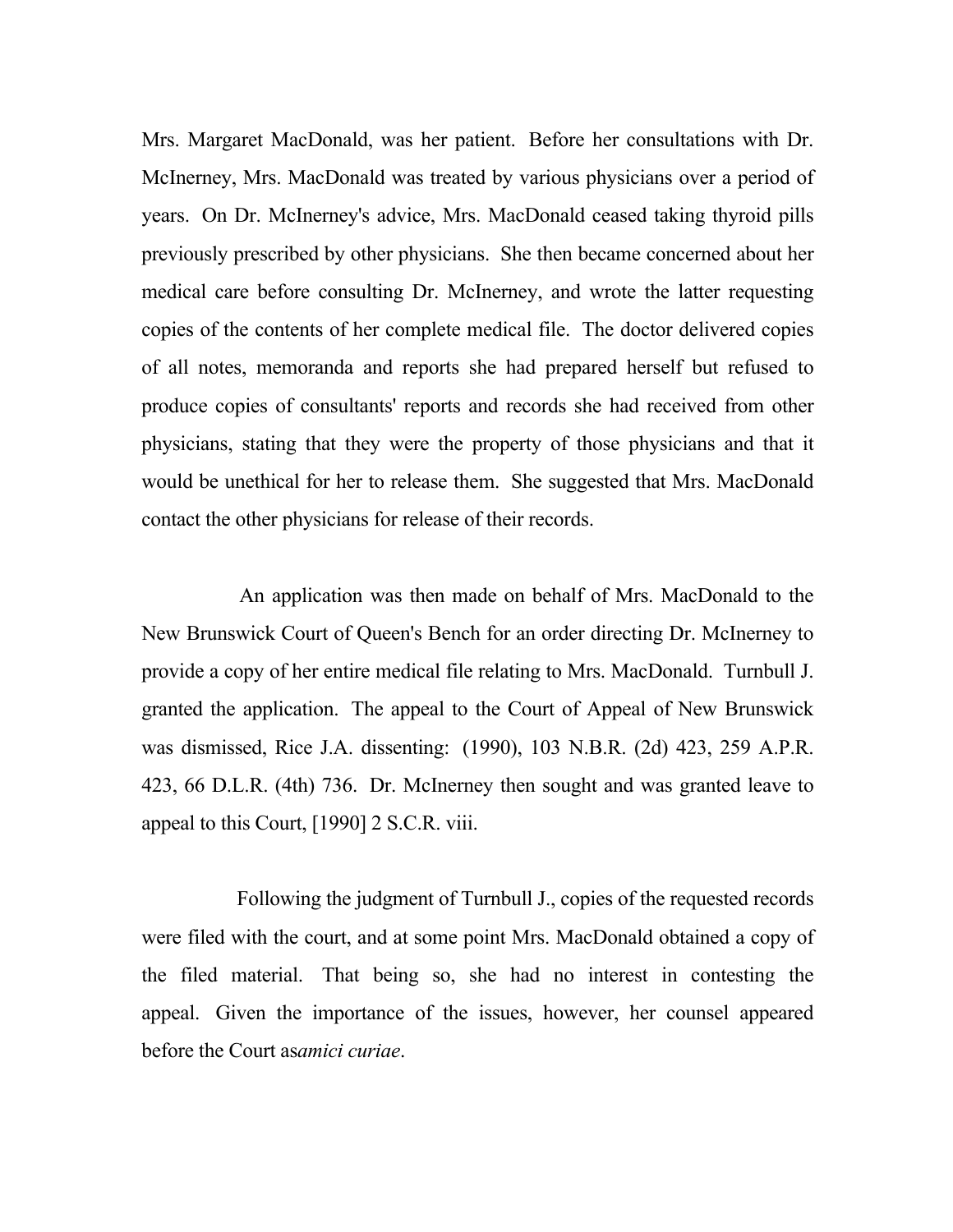## The Courts Below

#### *Court of Queen's Bench (Trial Division)*

Turnbull J. equated the law respecting physicians with that relating to the legal profession. He stated:

Ownership of documents prepared by a lawyer on behalf of a client rests with the client in a solicitor-client relationship and with the patient in a physician-patient relationship. To me it is akin to a person engaging an artist to paint a portrait. When paid for it belongs to that person, and not the artist. The Government pays the doctor in the physicianpatient relationship and the patient pays the Government. To me anything further is complicating what should be clear. In our mobile society many people prefer to keep complete dossiers on their medical records, not only for themselves, but their children.

Consequently, Turnbull J. concluded, the patient has a sufficient property interest in the photocopy of documents prepared by other physicians to request an additional photocopy from his or her physician without having to go back to the other physicians to obtain a photocopy of the original.

*Court of Appeal* (1990), 103 N.B.R. (2d) 423

Ryan J.A., Hoyt J.A. concurring, noted that, unlike some provinces, there was no legislation in New Brunswick regulating a patient's access to the information contained in his or her medical record. He also observed that a noticeable trend has developed favouring an individual's right of access to personal information.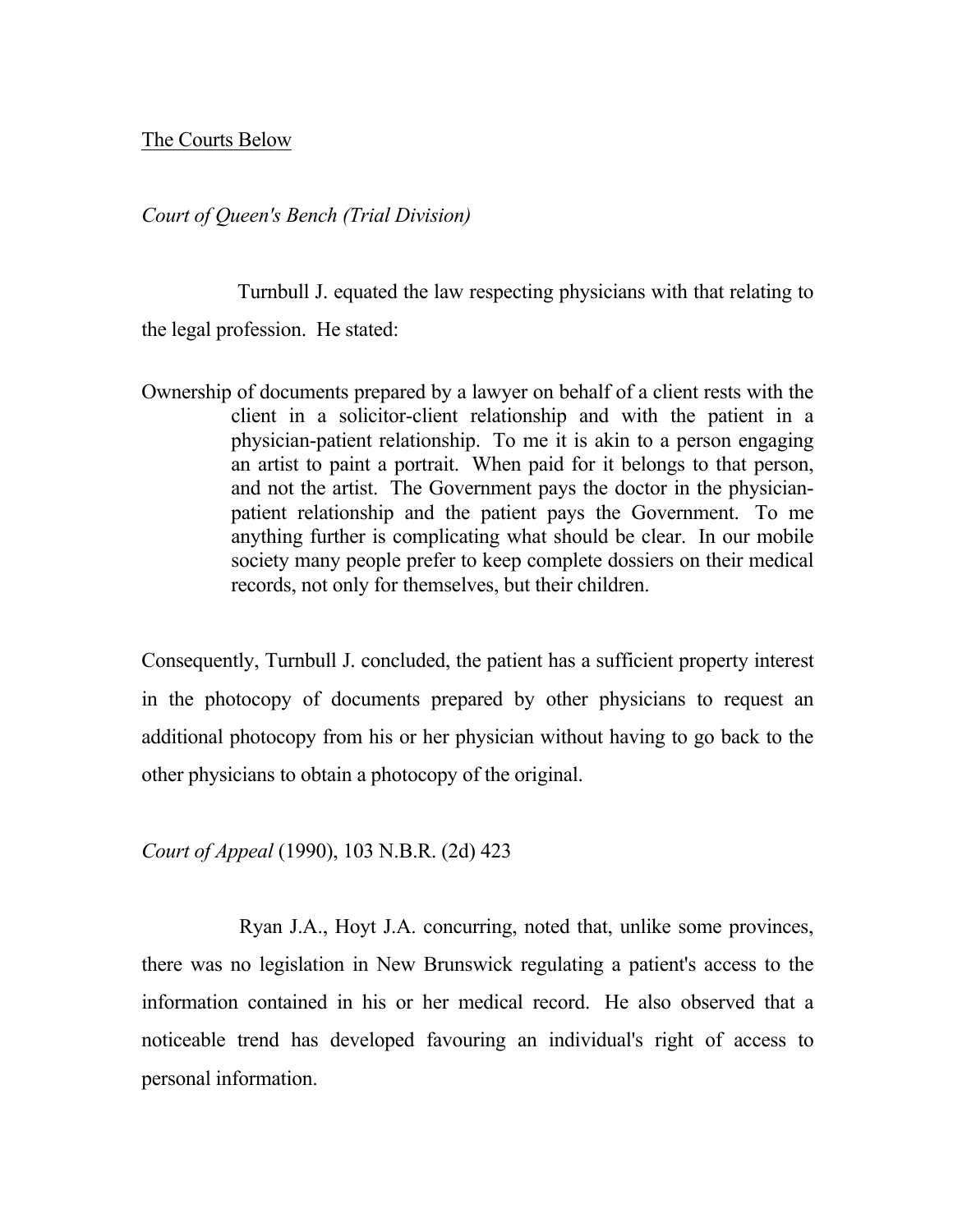Ryan J.A. stated that the issue was not ownership but the right of the patient to have access to his or her medical record. He focused on the contractual relationship between the parties. In his view, Mrs. MacDonald's contract for treatment included an implied contract for information relating to the treatment. He stated, at p. 439:

I imply a right in the patient of access to all the information in her chart which the physician considered in providing professional services to the patient subject only to regulatory legislation and any superintending role which a court may assume. To my mind, the supervisory responsibility must rest with the courts as guided by the common law or regulations adopted by the state. People must generally have access to all the information in their charts. We live in a mobile society with a growing emphasis on access to information. This claim to information is simply one facet of a many sided repository of rights aimed at self-determination insisted upon by Canadians today. To hold otherwise would plunge the judgment making power of whether or not to grant access into a sea of subjective decisions.

Ryan J.A. concluded that, subject to the court's supervisory role, a patient has a right of access to material in his or her record if it relates to the treatment or advice provided by the physician to the patient. Since Mrs. MacDonald had a right to copies of documentation in her record, there was no purpose in forcing her to make individual demands upon the other five doctors or to commence similar lawsuits against them. He, therefore, dismissed the appeal.

Rice J.A., dissenting, observed that even in a solicitor-client relationship, a client does not enjoy a right to the notes made by a solicitor for the benefit of the solicitor in rendering services for a client. He pointed out that the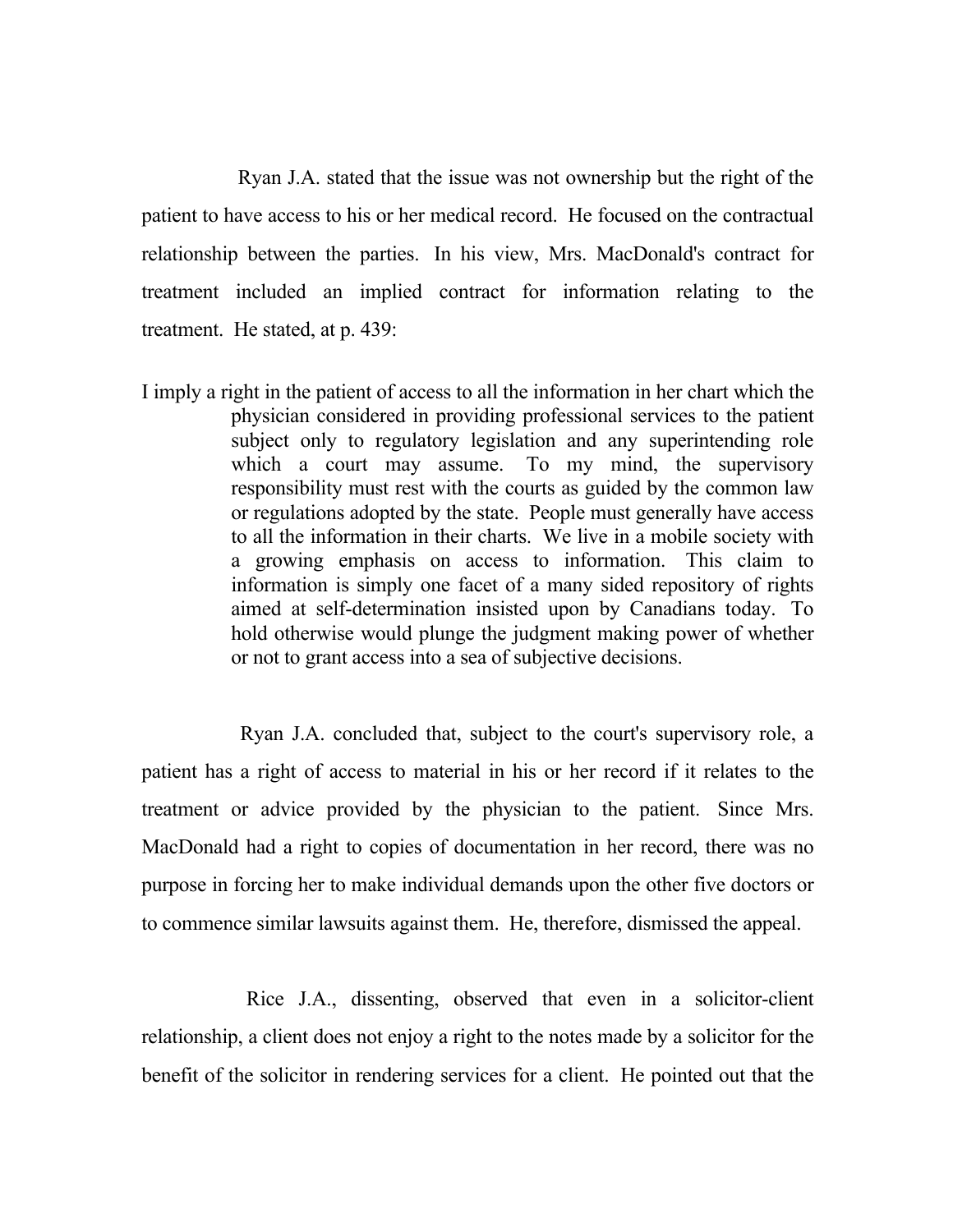court has ruled in several decisions that the solicitor is the owner of such notes and need not transmit them to the client. Since the contents of the records sought were unknown, it was impossible to ascertain their ownership.

If the question was not one of ownership but one of a right to information, it was not clear to Rice J.A. on what legal basis this right rested. In the absence of legislation, the only possible applicable principle would be that of an implied term to the contract of service between the physician and the patient. Rice J.A. noted that courts, in certain circumstances, have imposed a term to a contract by implying that the parties had intended to agree to what was fair and reasonable having regard to the interest of both parties and the object of the contract. However, he held, at p. 430:

> Taking into account the guidelines of the Canadian Medical Association which restrict a physician to disclose the information contained in a physician's record, I cannot conclude that the appellant would have agreed to such a term had the matter been discussed with the respondent.

> Notwithstanding, to imply such a term in this contract of service between the appellant and respondent would unduly extend the existing principles of contract law. Essentially, the physician (appellant) undertook to provide a service, and the respondent to pay for it through the Medicare provisions of the related legislation in this province. To imply a term in that relationship as suggested would, in my view, go beyond an ordinary and incremental evolution of the law of contract established through precedents, and to transcend the power of the judiciary to change that law.

Although legislation could provide patients with a right of access to their records, in its absence, Rice J.A. did not see fit to alter established rules of law. He would have allowed the appeal and set aside the order of Turnbull J.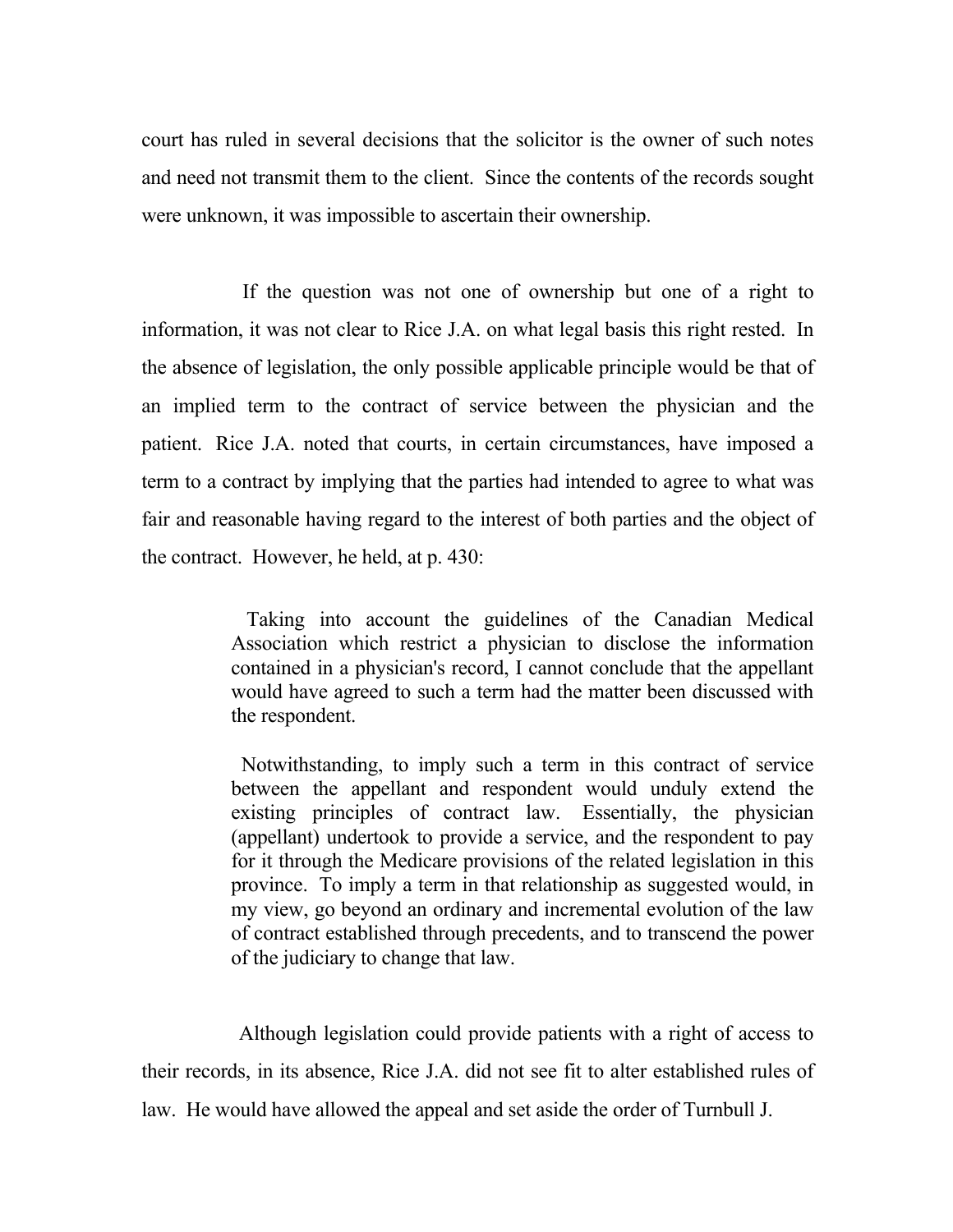#### Issues

The appellant raises two issues in this appeal:

- 1.Are a patient's medical records prepared by a physician the property of that physician or are they the property of the patient?
- 2.If a patient's medical records are the property of the physician who prepares them, does a patient nevertheless have the right to examine and obtain copies of all documents in the physician's medical record, including records that the physician may have received which were prepared by other physicians?

## Analysis

The current position of the medical profession with respect to the right of patients to information in their medical records is reflected in the policy statement of the Canadian Medical Association published in 1985:

# CONFIDENTIALITY, OWNERSHIP AND TRANSFER OF MEDICAL RECORDS

The Canadian Medical Association (CMA) regards medical records as confidential documents, owned by the physician/institution/clinic that compiled them or had them compiled. Patients have a right to medical information contained in their records but not to the documents themselves. The first consideration of the physician is the well-being of the patient, and discretion must be used when conveying information contained in a medical record to a patient. This medical information often requires interpretation by a physician or other health care professional. Other disclosures of information contained in medical records to third parties (eg. physician-to-physician transfer for administrative purposes, lawyer, insurance adjuster) require written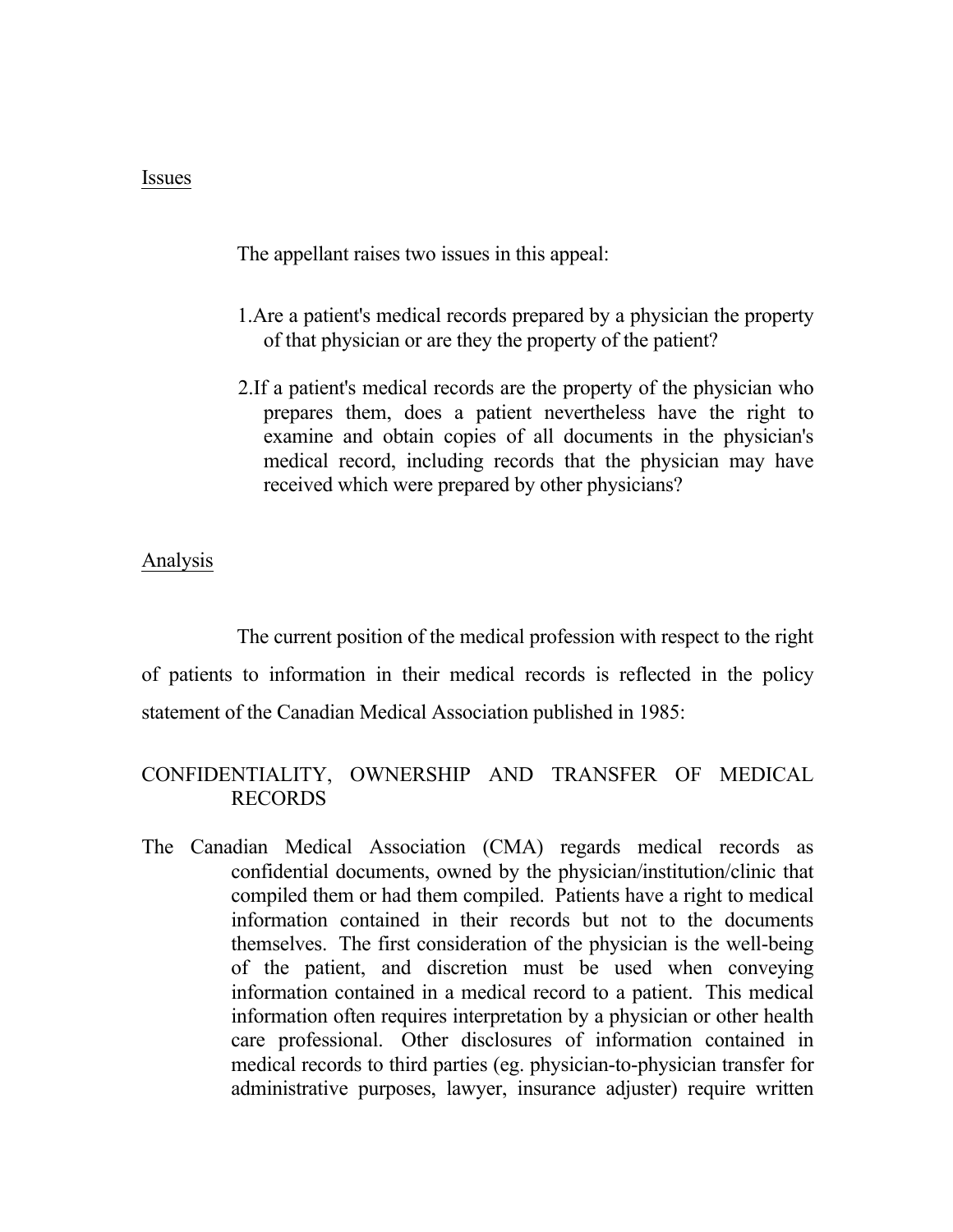patient consent or a court order. CMA is opposed to legislation at any level which threatens the confidentiality of medical records.

I am prepared to accept that the physician, institution or clinic compiling the medical records owns the physical records. This leaves the remaining issue of whether the patient nevertheless has a right to examine and obtain copies of all documents in the physician's medical records. The majority of the Court of Appeal based the patient's right of access on an implied contractual term. While it may be possible to pursue the contractual route in the civil law system, I do not find it particularly helpful in the common law context. Accordingly, I am not entirely comfortable with the approach taken by the Court of Appeal. However, I do agree that a patient has a vital interest in the information contained in his or her medical records.

Medical records continue to grow in importance as the health care field becomes more and more specialized. As L. E. Rozovsky and F. A. Rozovsky put it in *The Canadian Law of Patient Records* (1984), at pp. 73-74:

> The twentieth century has seen a vast expansion of the health care services. Rather than relying on one individual, a physician, the patient now looks directly and indirectly to dozens and sometimes hundreds of individuals to provide him with the services he requires. He is cared for not simply by his own physician but by a veritable army of nurses, numerous consulting physicians, technologists and technicians, other allied health personnel and administrative personnel.

While a patient may, in the past, have relied primarily upon one personal physician, the trend now tends to favour referrals to a number of professionals. Each of the pieces of information provided by this "army" of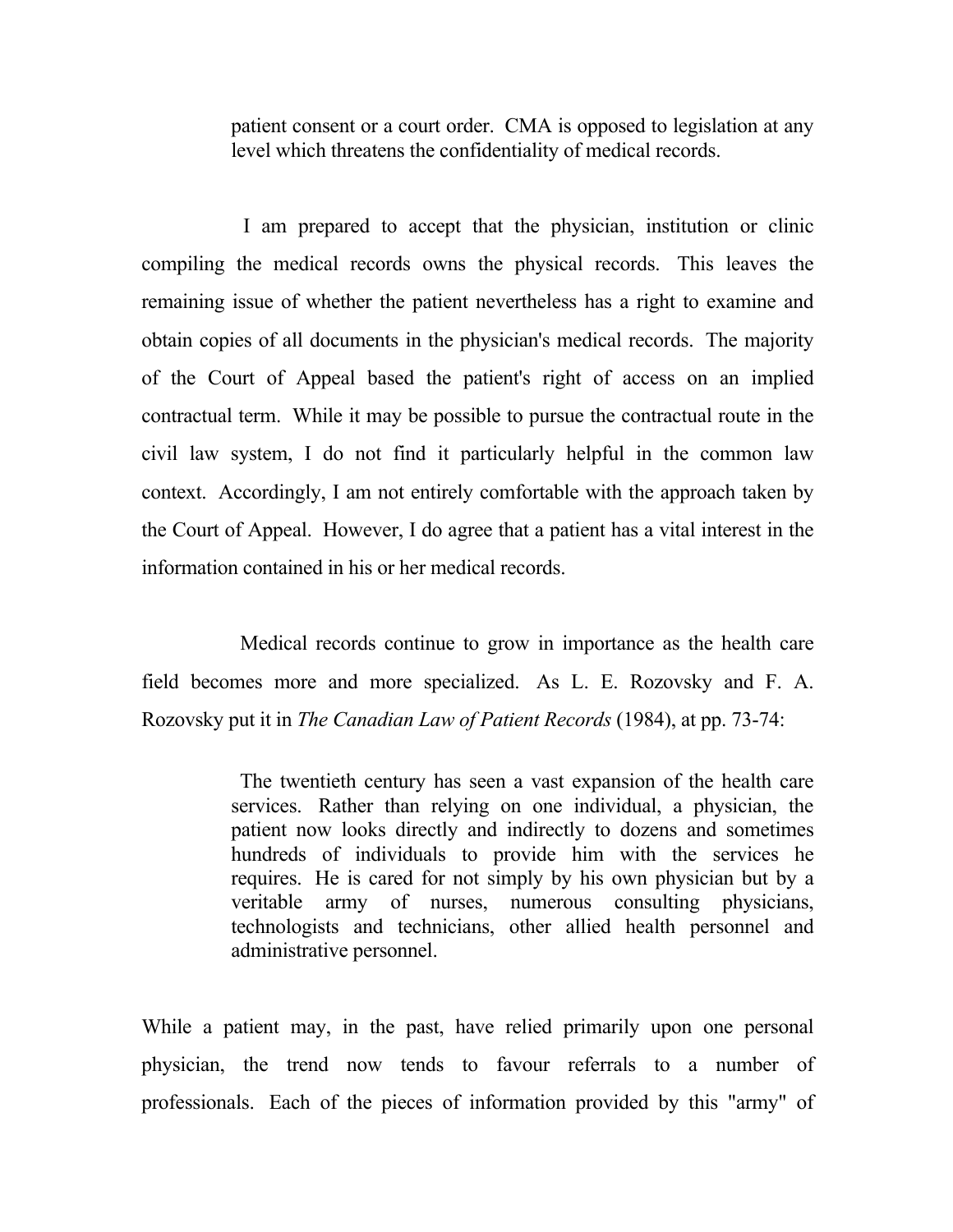health care workers joins with the other pieces to form the complete picture. As the number and use of specialists increase, the more difficult it is for the patient to gain access to that picture. If the patient is only entitled to obtain particular information from each health care provider, the number of contacts he or she may be required to make may become enormous. The problem is intensified when one considers the mobility of patients in modern society.

Medical records are also used for an increasing number of purposes. This point is well made by A. F. Westin, *Computers, Health Records, and Citizen Rights* (1976), at p. 27:

> As to medical records, when these were in fact used only by the physician or the hospital, it may have been only curiosity when patients asked to know their contents. But now that medical records are widely shared with health insurance companies, government payers, law enforcement agencies, welfare departments, schools, researchers, credit grantors, and employers, it is often crucial for the patient to know what is being recorded, and to correct inaccuracies that may affect education, career advancement or government benefits.

This then is the general context in which medical records are compiled and the broad purposes they serve in our day. The nature of the information contained in medical records must now be examined.

When a patient approaches a physician for health care, he or she discloses sensitive information concerning personal aspects of his or her life. The patient may also bring into the relationship information relating to work done by other medical professionals. The policy statement of the Canadian Medical Association cited earlier indicates that a physician cannot obtain access to this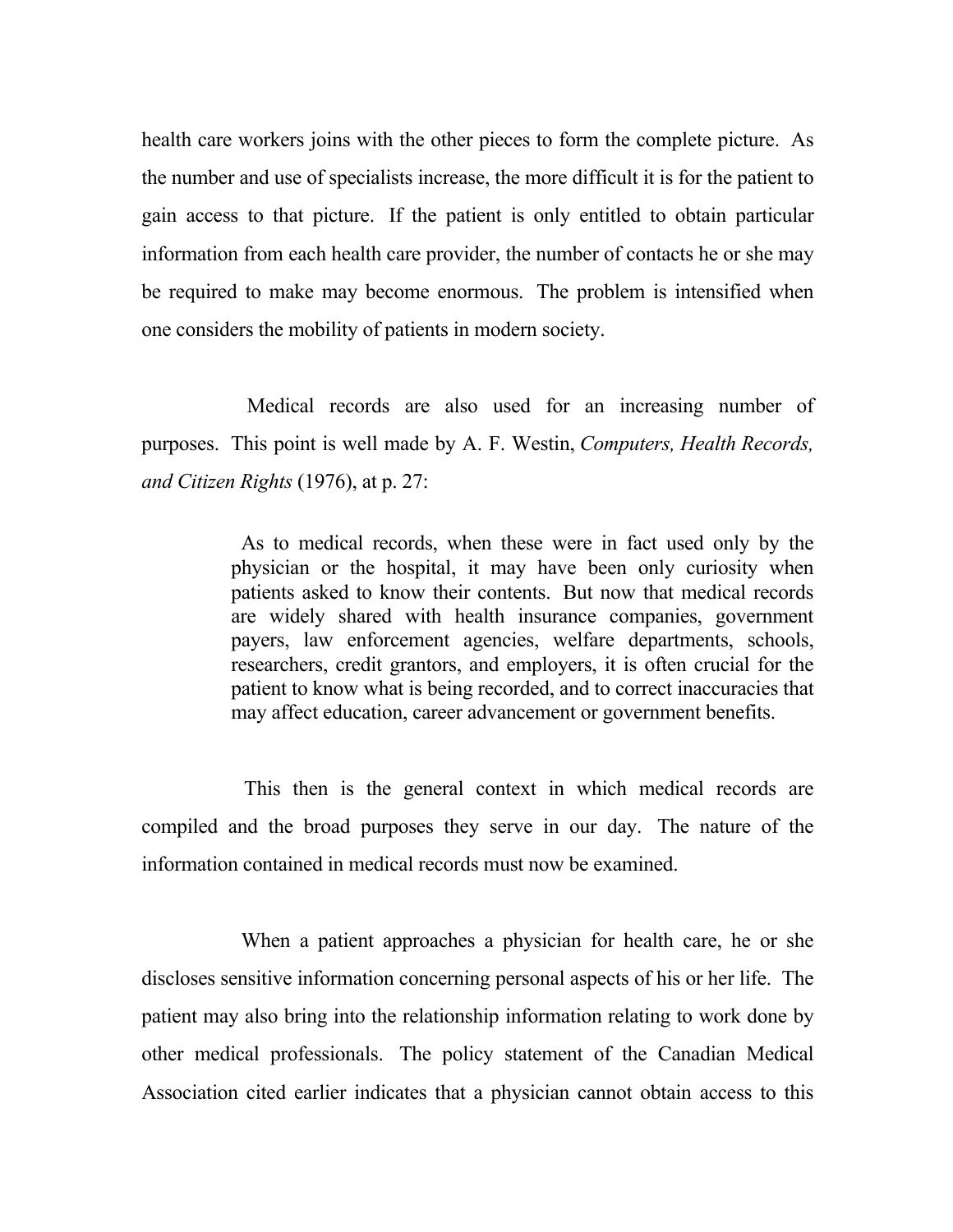information without the patient's consent or a court order. Thus, at least in part, medical records contain information about the patient revealed by the patient, and information that is acquired and recorded on behalf of the patient. Of primary significance is the fact that the records consist of information that is highly private and personal to the individual. It is information that goes to the personal integrity and autonomy of the patient. As counsel for the respondent put it in oral argument: "[The respondent] wanted access to information on her body, the body of Mrs. MacDonald." In *R. v. Dyment*, [1988] 2 S.C.R. 417, at p. 429, I noted that such information remains in a fundamental sense one's own, for the individual to communicate or retain as he or she sees fit. Support for this view can be found in *Halls v. Mitchell*, [1928] S.C.R. 125, at p. 136. There Duff J. held that professional secrets acquired from a patient by a physician in the course of his or her practice are the patient's secrets and, normally, are under the patient's control. In sum, an individual may decide to make personal information available to others to obtain certain benefits such as medical advice and treatment. Nevertheless, as stated in the report of the Task Force on *Privacy and Computers* (1972), at p. 14, he or she has a "basic and continuing interest in what happens to this information, and in controlling access to it".

A physician begins compiling a medical file when a patient chooses to share intimate details about his or her life in the course of medical consultation. The patient "entrusts" this personal information to the physician for medical purposes. It is important to keep in mind the nature of the physicianpatient relationship within which the information is confided. In *Kenny v. Lockwood*, [1932] O.R. 141 (C.A.), Hodgins J.A. stated, at p. 155, that the relationship between physician and patient is one in which "trust and confidence"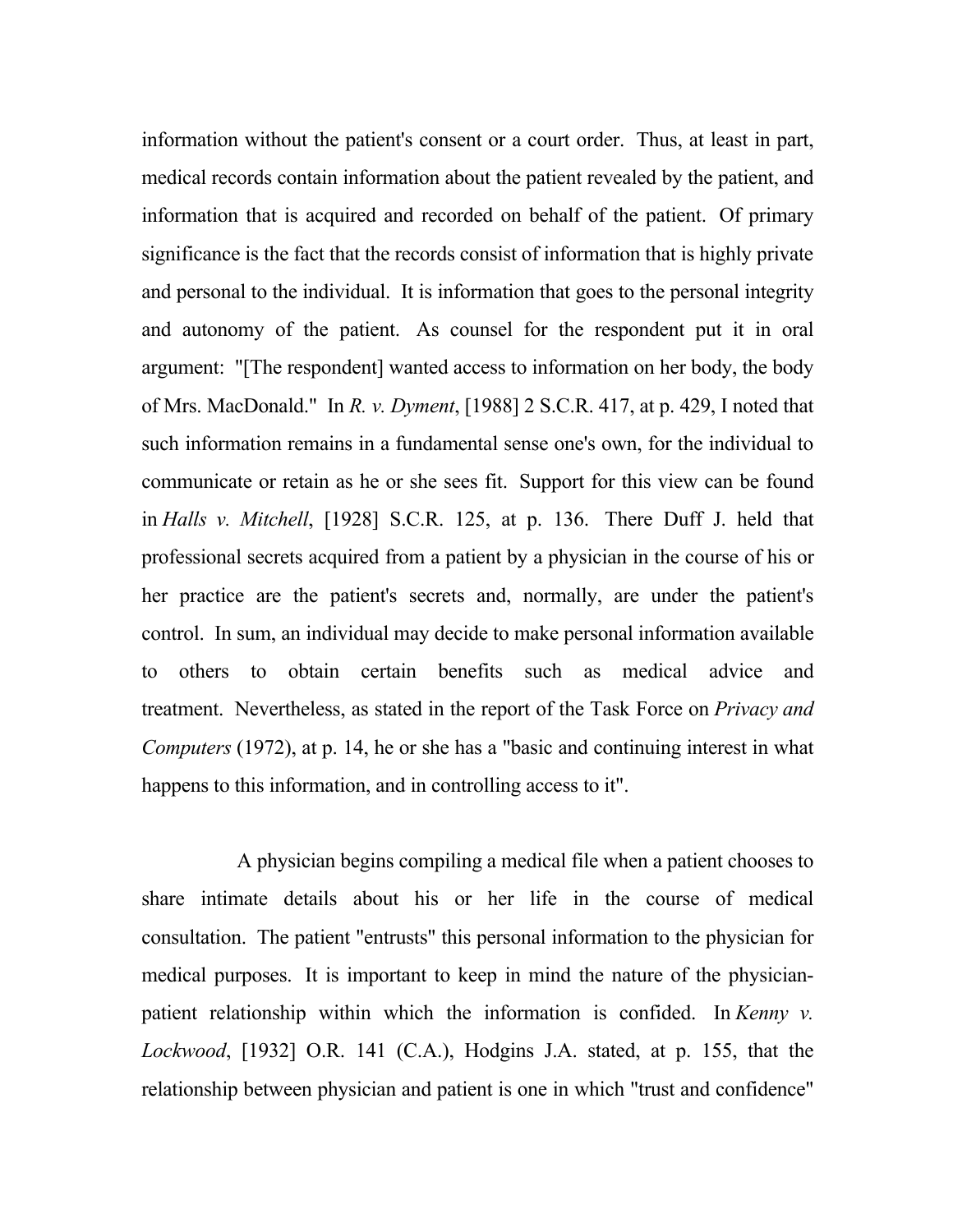must be placed in the physician. This statement was referred to with approval by LeBel J. in *Henderson v. Johnston*, [1956] O.R. 789, who himself characterized the physician-patient relationship as "fiduciary and confidential", and went on to say: "It is the same relationship as that which exists in equity between a parent and his child, a man and his wife, an attorney and his client, a confessor and his penitent, and a guardian and his ward" (p. 799). Several academic writers have similarly defined the physician-patient relationship as a fiduciary or trust relationship; see, for example, E. I. Picard, *Legal Liability of Doctors and Hospitals in Canada* (2nd ed. 1984), at p. 3; A. Hopper, "The Medical Man's Fiduciary Duty" (1973), 7 *Law Teacher* 73; A. J. Meagher, P. J. Marr and R. A. Meagher, *Doctors and Hospitals: Legal Duties* (1991), at p. 2; M. V. Ellis, *Fiduciary Duties in Canada* (1988), at p. 10-1. I agree with this characterization.

In characterizing the physician-patient relationship as "fiduciary", I would not wish it to be thought that a fixed set of rules and principles apply in all circumstances or to all obligations arising out of the doctor-patient relationship. As I noted in *Canson Enterprises Ltd. v. Boughton & Co.*, [1991] 3 S.C.R. 534, not all fiduciary relationships and not all fiduciary obligations are the same; these are shaped by the demands of the situation. A relationship may properly be described as "fiduciary" for some purposes, but not for others. That being said, certain duties do arise from the special relationship of trust and confidence between doctor and patient. Among these are the duty of the doctor to act with utmost good faith and loyalty, and to hold information received from or about a patient in confidence. (Picard, *supra*, at pp. 3 and 8; Ellis, *supra*, at pp. 10-1 and 10-12, and Hopper, *supra*, at pp. 73-74.) When a patient releases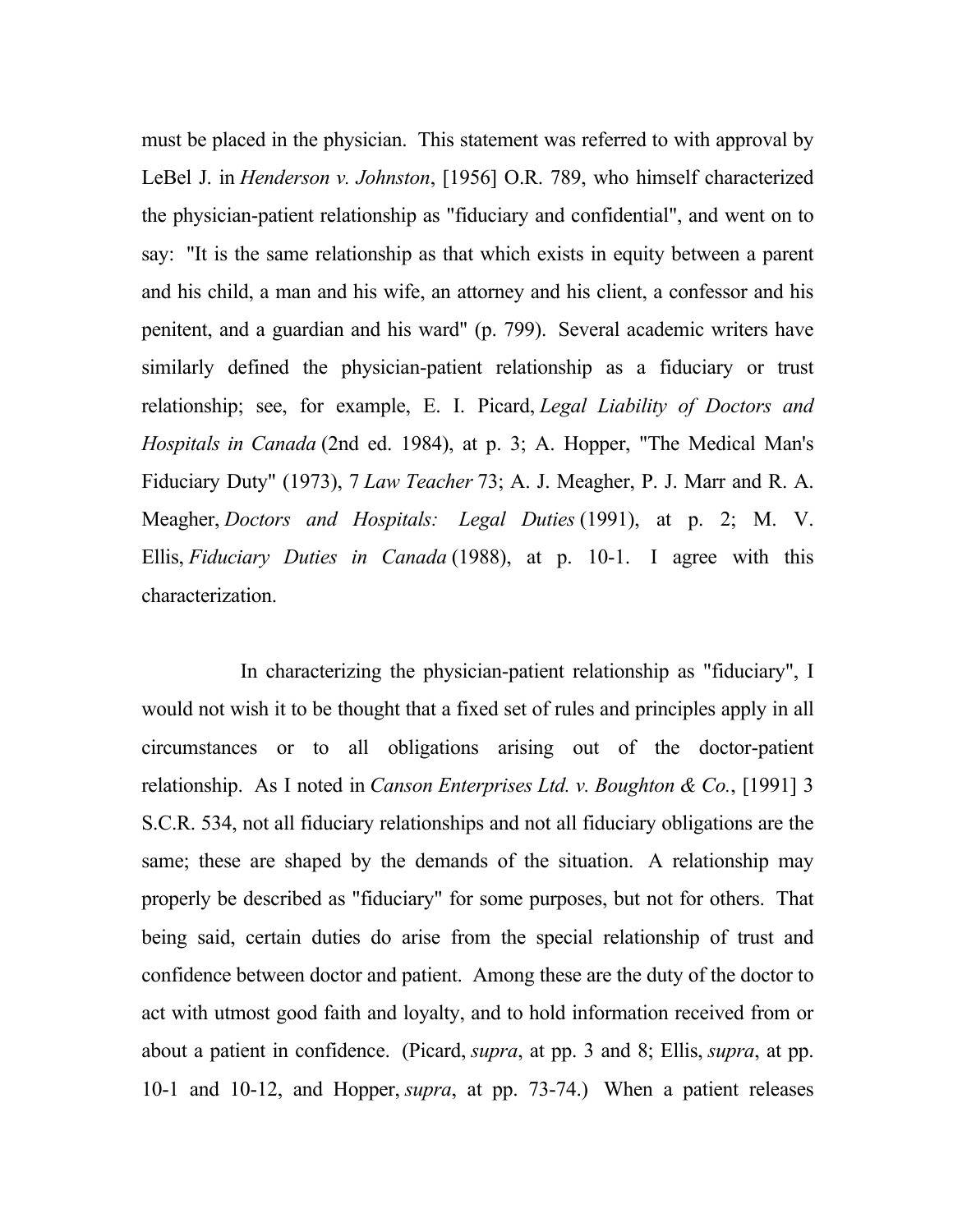personal information in the context of the doctor-patient relationship, he or she does so with the legitimate expectation that these duties will be respected.

The physician-patient relationship also gives rise to the physician's duty to make proper disclosure of information to the patient; see *Reibl v. Hughes*, [1980] 2 S.C.R. 880, at p. 884; and *Kenny v. Lockwood*,*supra*, at p. 155. The appellant concedes that a patient has a right to be advised about the information concerning his or her health in the physician's medical record. In my view, however, the fiducial qualities of the relationship extend the physician's duty beyond this to include the obligation to grant access to the information the doctor uses in administering treatment. This approach has been taken by one stream of American cases. In *Emmett v. Eastern Dispensary and Casualty Hospital*, 396 F.2d 931 (D.C. Cir. 1967), Robinson J. held, at p. 935, that the fiducial qualities of the physician-patient relationship impose a duty on the physician "to reveal to the patient that which in his best interests it is important that he should know". Thus, in that case, the decedent patient's son was entitled to inspect the decedent's medical records. Similarly, in*Cannell v. Medical and Surgical Clinic*, 315 N.E.2d 278 (Ill. App. Ct. 1974), the court, having referred to the decision in *Emmett*, held that the fiducial qualities of the physician-patient relationship require the disclosure of medical data to a patient or his agent upon request, and that the patient need not engage in legal proceedings to obtain the information.

The fiduciary duty to provide access to medical records is ultimately grounded in the nature of the patient's interest in his or her records. As discussed earlier, information about oneself revealed to a doctor acting in a professional capacity remains, in a fundamental sense, one's own. The doctor's position is one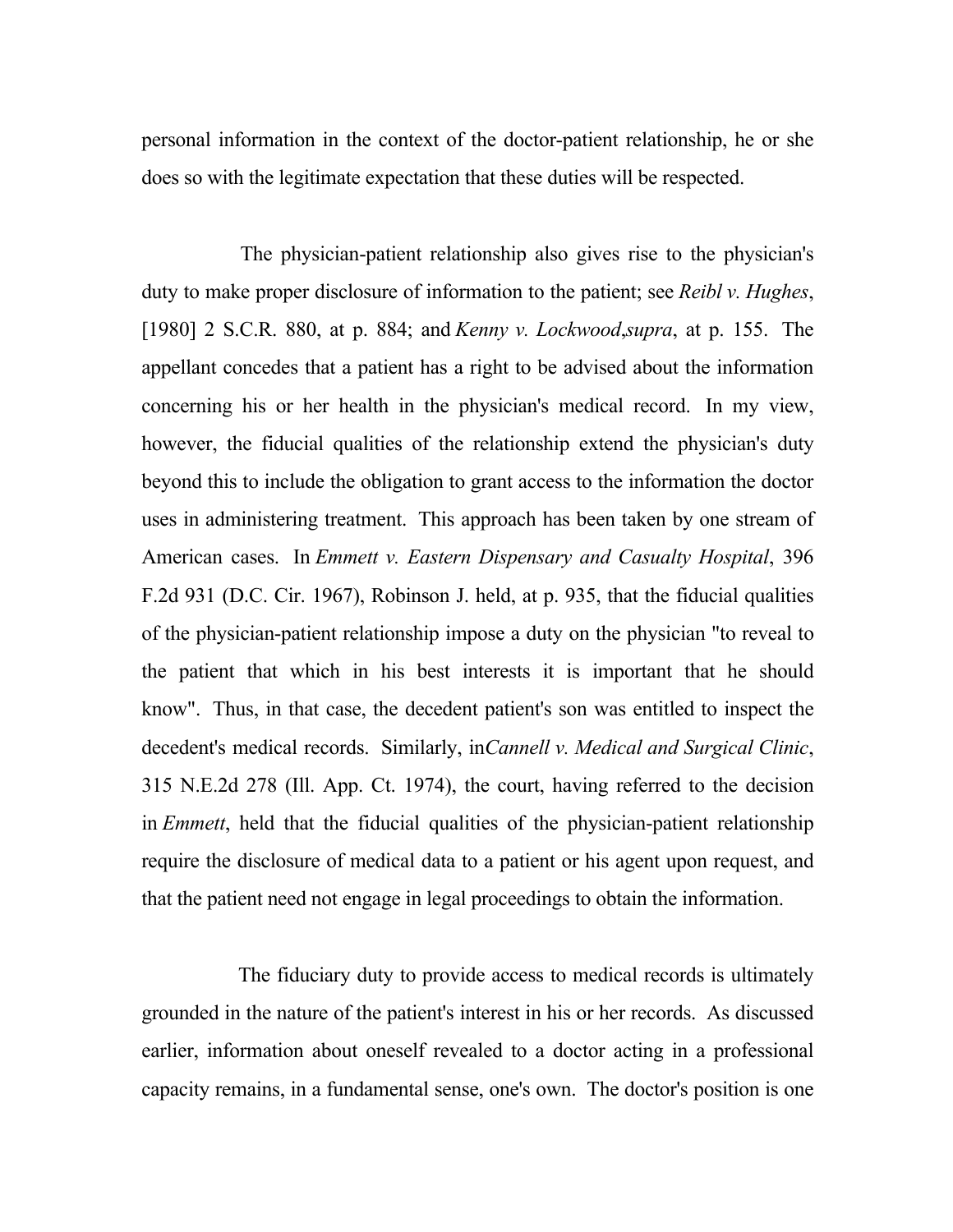of trust and confidence. The information conveyed is held in a fashion somewhat akin to a trust. While the doctor is the owner of the actual record, the information is to be used by the physician for the benefit of the patient. The confiding of the information to the physician for medical purposes gives rise to an expectation that the patient's interest in and control of the information will continue.

Certain textbooks and case law go further and assert that the patient has a "proprietary" or "property" interest in the medical records. For example, Meagher et al., *supra*, write, at p. 289:

> In the absence of an agreement, a doctor or hospital owns the records of the patient, but the patient is considered to have a property interest in the medical information contained in the record, with a right of access to it, but not to its possession.

Judicial support for the "proprietary interest" of the patient can be found in *Re Mitchell and St. Michael's Hospital* (1980), 112 D.L.R. (3d) 360 (Ont. H.C.). Although Maloney J. there held that he did not have jurisdiction to order the release of hospital records on an originating notice of motion, he had this to say, at p. 364:

> By virtue of s. 11 of the [*Public Hospitals Act*, R.S.O. 1970, c. 378], medical records are "the property of the hospital and shall be kept in the custody of the administrator", but it seems to me that a patient, or the personal representative of a deceased patient, has something akin to a proprietary interest in the contents of those records and s. 11 should in no way operate to prevent appropriate inspection or provision of copies.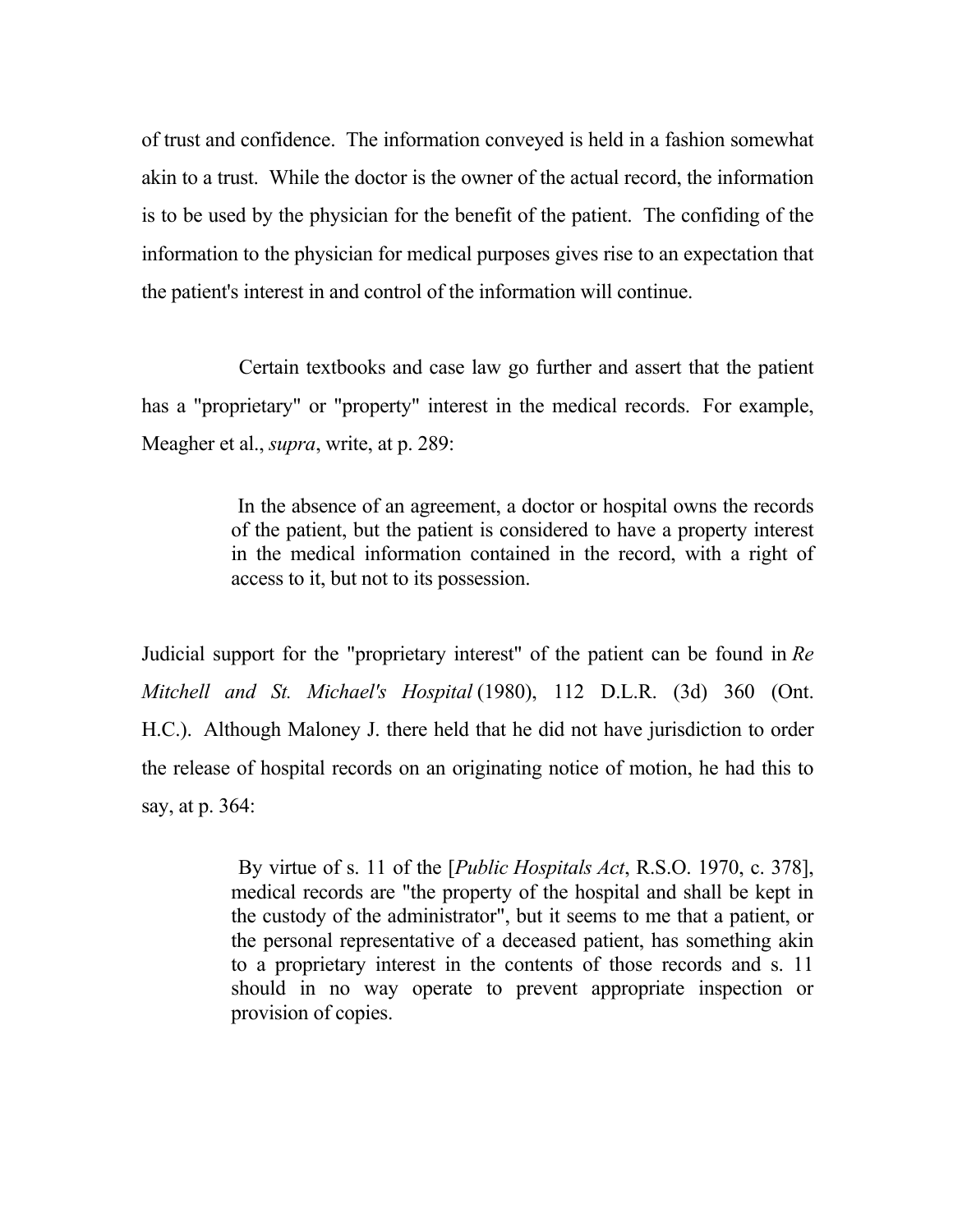A similar sentiment is expressed in the American text by R. D. Miller, *Problems in Hospital Law*(4th ed. 1983). The author has this to say, at pp. 276-77:

> The medical record is an unusual type of property because physically it belongs to the hospital and the hospital must exercise considerable control over access, but the patient and others have an interest in the information in the record. One way of viewing this is that the hospital owns the paper or other material on which the information is recorded, but it is just a custodian of the information. Thus, as stated in *Cannell v. Medical and Surgical Clinic*, 21 Ill.App.3d 383, 315 N.E.2d 278 (1974), the patient and others have a right of access to the information in many circumstances, but they do not have a right to possession of the original records.

I find it unnecessary to reify the patient's interest in his or her medical records and, in particular, I am not inclined to go so far as to say that a doctor is merely a "custodian" of medical information. The fiduciary duty I have described is sufficient to protect the interest of the patient. The trust-like "beneficial interest" of the patient in the information indicates that, as a general rule, he or she should have a right of access to the information and that the physician should have a corresponding obligation to provide it. The patient's interest being in the information, it follows that the interest continues when that information is conveyed to another doctor who then becomes subject to the duty to afford the patient access to that information.

There is a further matter that militates in favour of disclosure of patient records. As mentioned earlier, one of the duties arising from the doctorpatient relationship is the duty of the doctor to act with utmost good faith and loyalty. If the patient is denied access to his or her records, it may not be possible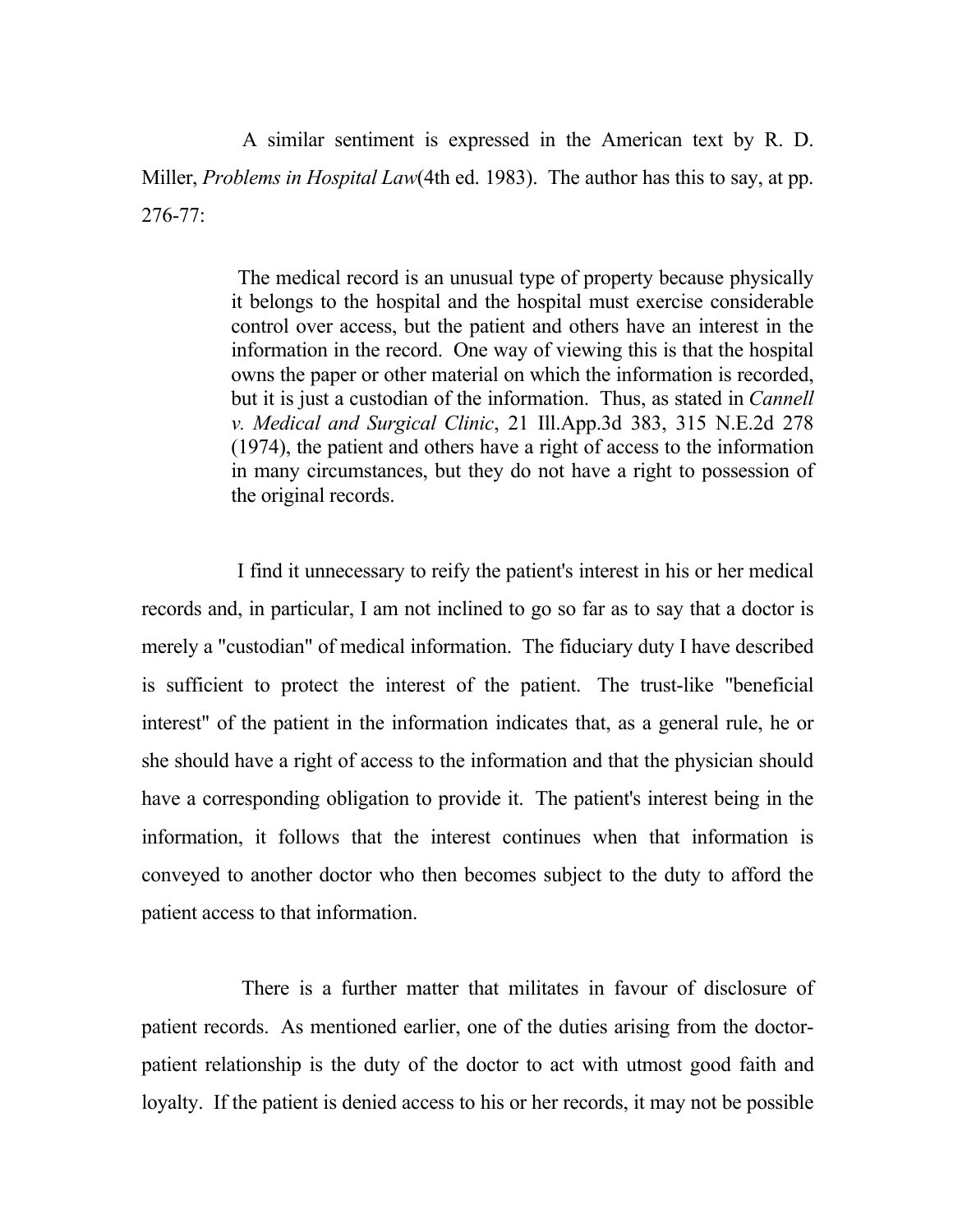for the patient to establish that this duty has been fulfilled. As I see it, it is important that the patient have access to the records for the very purposes for which it is sought to withhold the documents, namely, to ensure the proper functioning of the doctor-patient relationship and to protect the well-being of the patient. If there has been improper conduct in the doctor's dealings with his or her patient, it ought to be revealed. The purpose of keeping the documents secret is to promote the proper functioning of the relationship, not to facilitate improper conduct.

Disclosure is all the more important in our day when individuals are seeking more information about themselves. It serves to reinforce the faith of the individual in his or her treatment. The ability of a doctor to provide effective treatment is closely related to the level of trust in the relationship. A doctor is in a better position to diagnose a medical problem if the patient freely imparts personal information. The duty of confidentiality that arises from the doctorpatient relationship is meant to encourage disclosure of information and communication between doctor and patient. In my view, the trust reposed in the physician by the patient mandates that the flow of information operate both ways. As B. Knoppers puts it in "Confidentiality and Accessibility of Medical Information: A Comparative Analysis" (1982), 12 *R.D.U.S.* 395, at p. 431:

> In a relationship often characterized as fiduciary, that is, based on mutual trust and confidence, reciprocity implies an exchange. The personal privacy of the patient which he entrusts to a certain extent to the physician must be met with a corresponding openness and full disclosure. ... Personal privacy and access to medical information are not incompatible partners but interchangeable rights.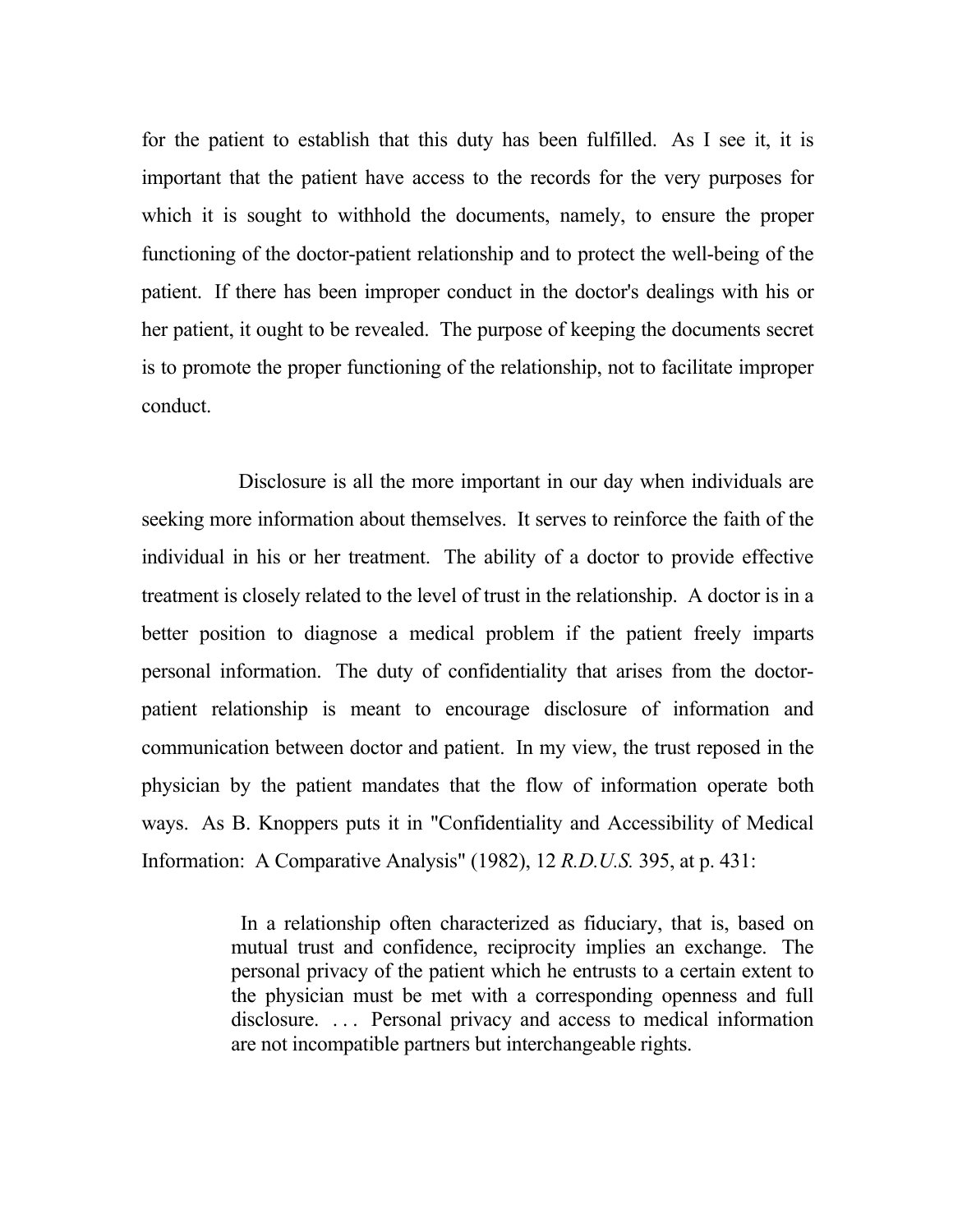Robinson J., in *Emmett*, *supra*, at p. 935, note 19, also notes the link between disclosure of medical records and doctor-patient trust: "The duty of disclosure is a concomitant of the patient's inescapable reliance upon the unadulterated good faith as well as the professional skill of those to whom he has entrusted his treatment." Rather than undermining the trust inherent in the doctor-patient relationship, access to medical records should enhance it. Indeed, H. E. Emson observes that the practice of giving patients their own records "has been said to improve patient understanding, cooperation and compliance"; see *The Doctor and the Law: A Practical Guide for the Canadian Physician* (2nd ed. 1989), at p. 214. In this sense, reciprocity of information between the patient and physician is *prima facie* in the patient's best interests. It strengthens the bond of trust between physician and patient which, in turn, promotes the well-being of the patient.

While patients should, as a general rule, have access to their medical records, this policy need not and, in my mind, should not be pursued blindly. The related duty of confidentiality is not absolute. In *Halls v. Mitchell*, *supra*, at p. 136, Duff J. stated that, *prima facie*, the patient has a right to require that professional secrets acquired by the practitioner shall not be divulged. This right is absolute unless there is some paramount reason that overrides it. For example, "there may be cases in which reasons connected with the safety of individuals or of the public, physical or moral, would be sufficiently cogent to supersede or qualify the obligations *prima facie* imposed by the confidential relation". Similarly, the patient's general right of access to his or her records is not absolute. The patient's interest in his or her records is an equitable interest arising from the physician's fiduciary obligation to disclose the records upon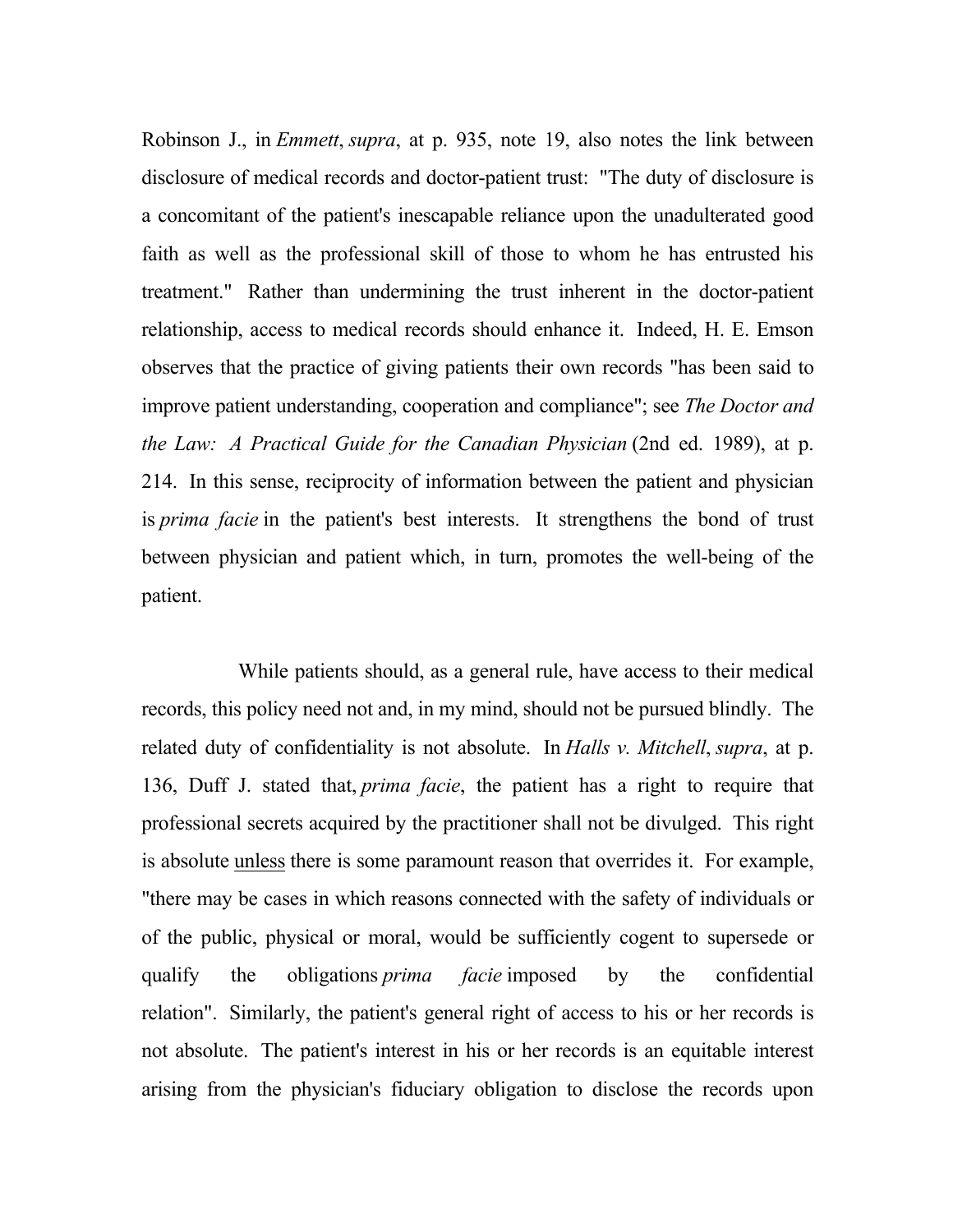request. As part of the relationship of trust and confidence, the physician must act in the best interests of the patient. If the physician reasonably believes it is not in the patient's best interests to inspect his or her medical records, the physician may consider it necessary to deny access to the information. But the patient is not left at the mercy of this discretion. When called upon, equity will intervene to protect the patient from an improper exercise of the physician's discretion. In other words, the physician has a discretion to deny access, but it is circumscribed. It must be exercised on proper principles and not in an arbitrary fashion. Where a person, in this case a doctor, is under a fiduciary duty to inform another, equity acts *in personam* to prevent that person from acting in a manner inconsistent with the interests of the person to whom the duty is owed. As stated by Dickson J. (as he then was) in *Guerin v. The Queen*, [1984] 2 S.C.R. 335, at p. 384:

... where by statute, agreement, or perhaps by unilateral undertaking<sup>\*</sup>, one party has an obligation to act for the benefit of another, and that obligation carries with it a discretionary power, the party thus empowered becomes a fiduciary. Equity will then supervise the relationship by holding him to the fiduciary's strict standard of conduct.

I hasten to add that, just as a relationship may be fiduciary for some purposes and not for others, this characterization of the doctor's obligation as "fiduciary" and the patient's interest in the records as an "equitable interest" does not imply a particular remedy. Equity works in the circumstances to enforce the duty. This foundation in equity gives the court considerable discretion to refuse access to the records where non-disclosure is appropriate.

In my view, the onus properly lies on the doctor to justify an exception to the general rule of access. Not only is the information in some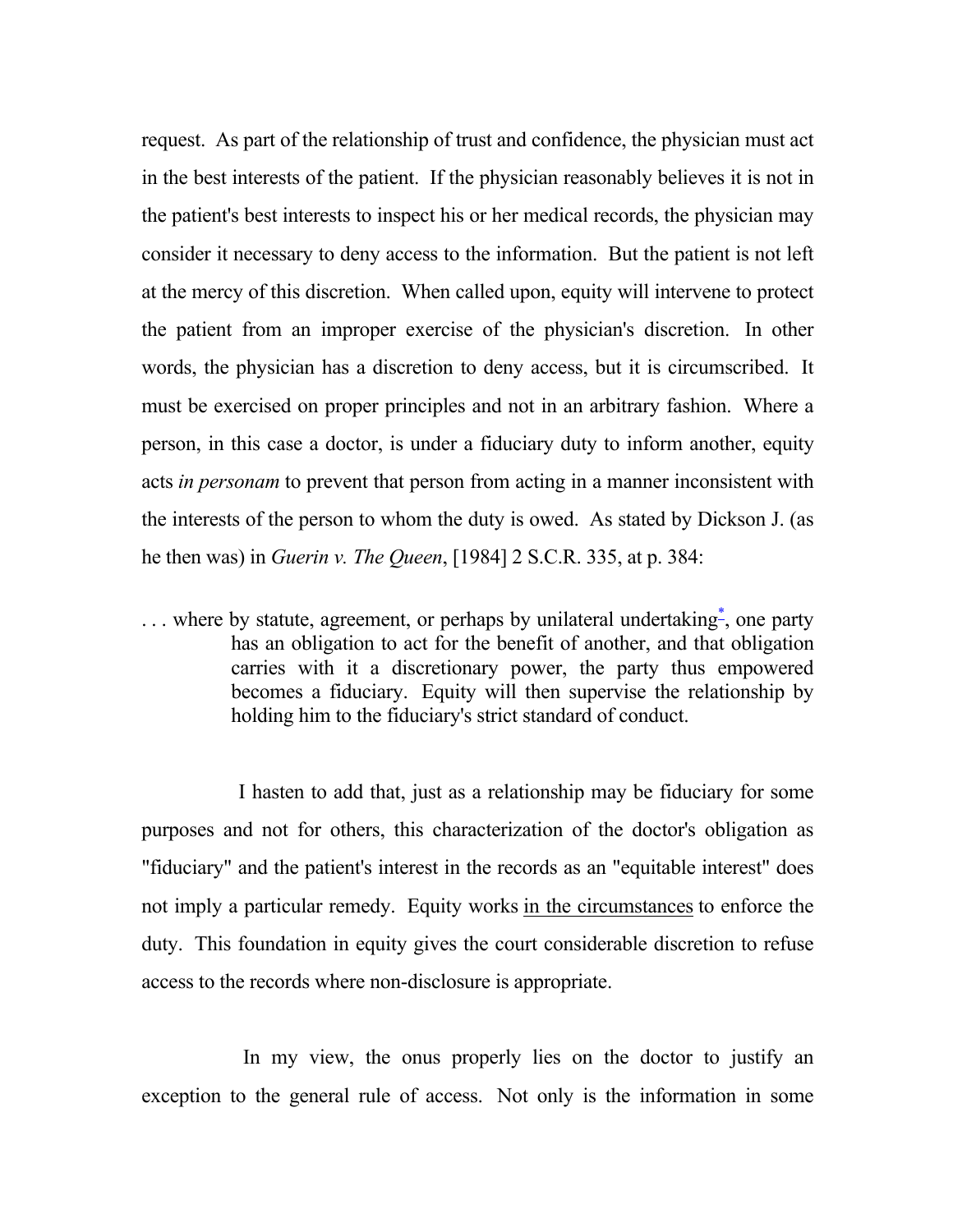fundamental sense that of the patient; the doctor has primary access to it. In comparison, the records are unavailable to the patient. To some extent, what the documents contain is a matter of speculation for the patient. Consequently, there is a marked disparity in the ability of each party to prove its case. The burden of proof should fall on the party who is in the best position to obtain the facts.

If a physician objects to the patient's general right of access, he or she must have reasonable grounds for doing so. Although I do not intend to provide an exhaustive analysis of the circumstances in which access to medical records may be denied, some general observations may be useful. I shall make these in a response to a number of arguments that have been advanced by the appellant and in the literature for denying a patient access to medical records. These include: (1) disclosure may facilitate the initiation of unfounded law suits; (2) the medical records may be meaningless; (3) the medical records may be misinterpreted; (4) doctors may respond by keeping less thorough notes; and (5) disclosure of the contents of the records may be harmful to the patient or a third party.

The argument that patients may commence unfounded litigation if they are permitted to examine their medical records is not a sufficient ground for withholding them. The comments of Eberle J. in *Strazdins v. Orthopaedic & Arthritic Hospital Toronto* (1978), 7 C.C.L.T. 117 (Ont. H.C.), at pp. 119-20, are helpful in this regard. He states:

. . . I believe that it is part of our system of government and of the administration of justice that persons are entitled to start law suits against persons whom they feel have wronged them. The persons who start such actions do so at the risk of costs, the risk of having the action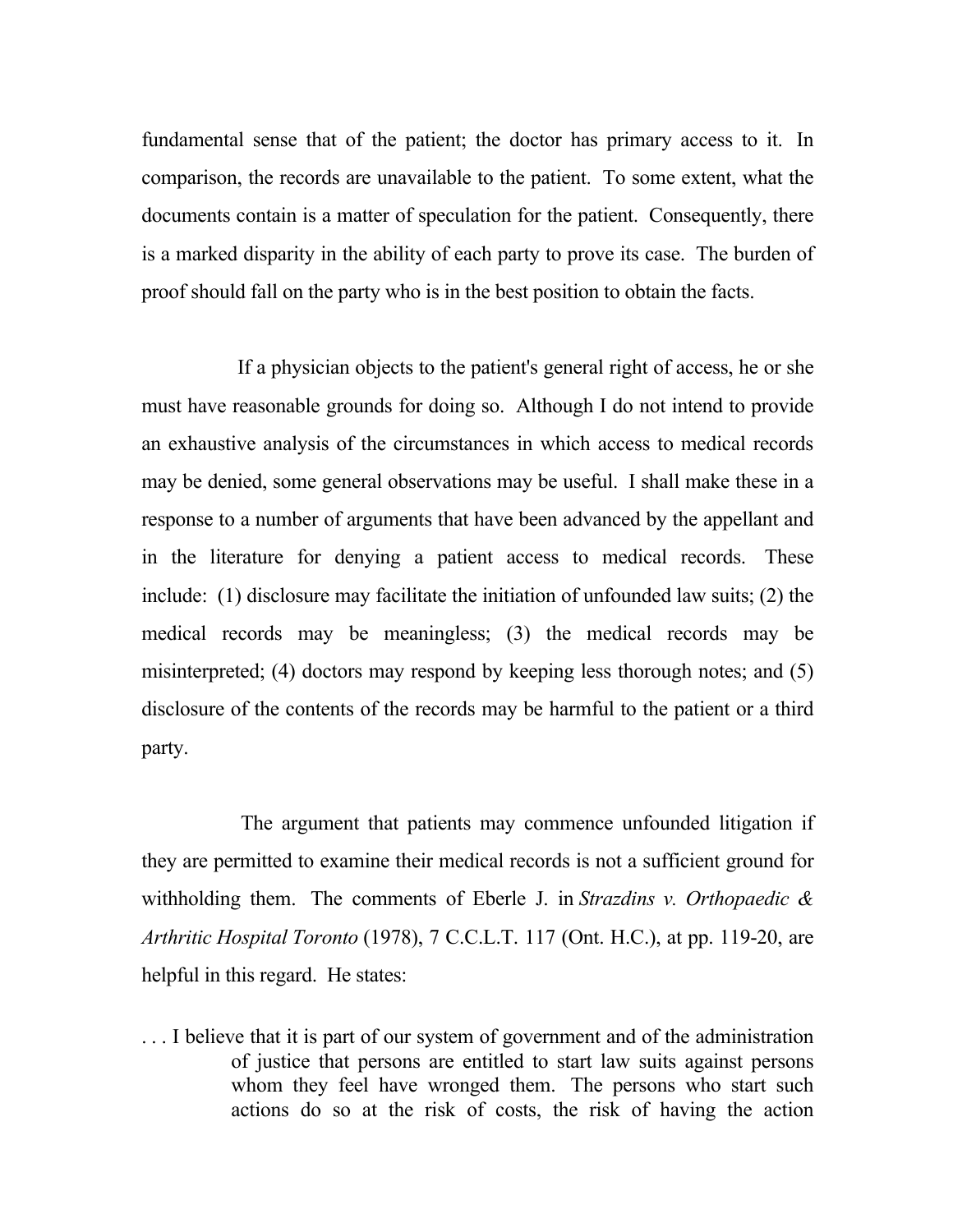dismissed at some stage if it turns out that it is groundless or even if not groundless turns out to be unsuccessful, and that right of any person to start a law suit does carry with it a correlative obligation on the part of every person in our society; that is, that any one of us may be subject to groundless law suits and it may be that our only weapon to fight them is the penalty in costs. . . . I am not forgetting that if any particular person makes a habit of starting groundless law suits or repetitive law suits against a particular person or persons, there are controls which may be exercised to prevent such matters from occurring.

Denial of access may actually encourage unfounded law suits. If a law suit is started, a patient can generally obtain access to his or her records under rules of civil procedure relating to discovery of documents. Thus, if a patient strongly wishes to see his or her records, one way of achieving this result is to commence an action before ascertaining whether or not there is a valid basis for the action.

The arguments that the records may be meaningless or that they may be misinterpreted do not justify non-disclosure in the ordinary case. If the records are, in fact, meaningless, they will not help the patient but neither will they cause harm. It is always open to the patient to obtain assistance in understanding the file. In the *Report of the Commission of Inquiry into the Confidentiality of Health Information* (Ontario, 1980) (the "Krever Report"), vol. 2, at p. 469, Krever J. expressed the opinion that habitual use of jargon or technical terminology is not a sufficiently sound reason for denying a patient access to health records. He did note, however, that a re-evaluation of record keeping methodology may be necessary if a general rule of access is established. If it is possible that the patient will misconstrue the information in the record (for example, misinterpret the relevance of a particular laboratory test), the doctor may wish to advise the patient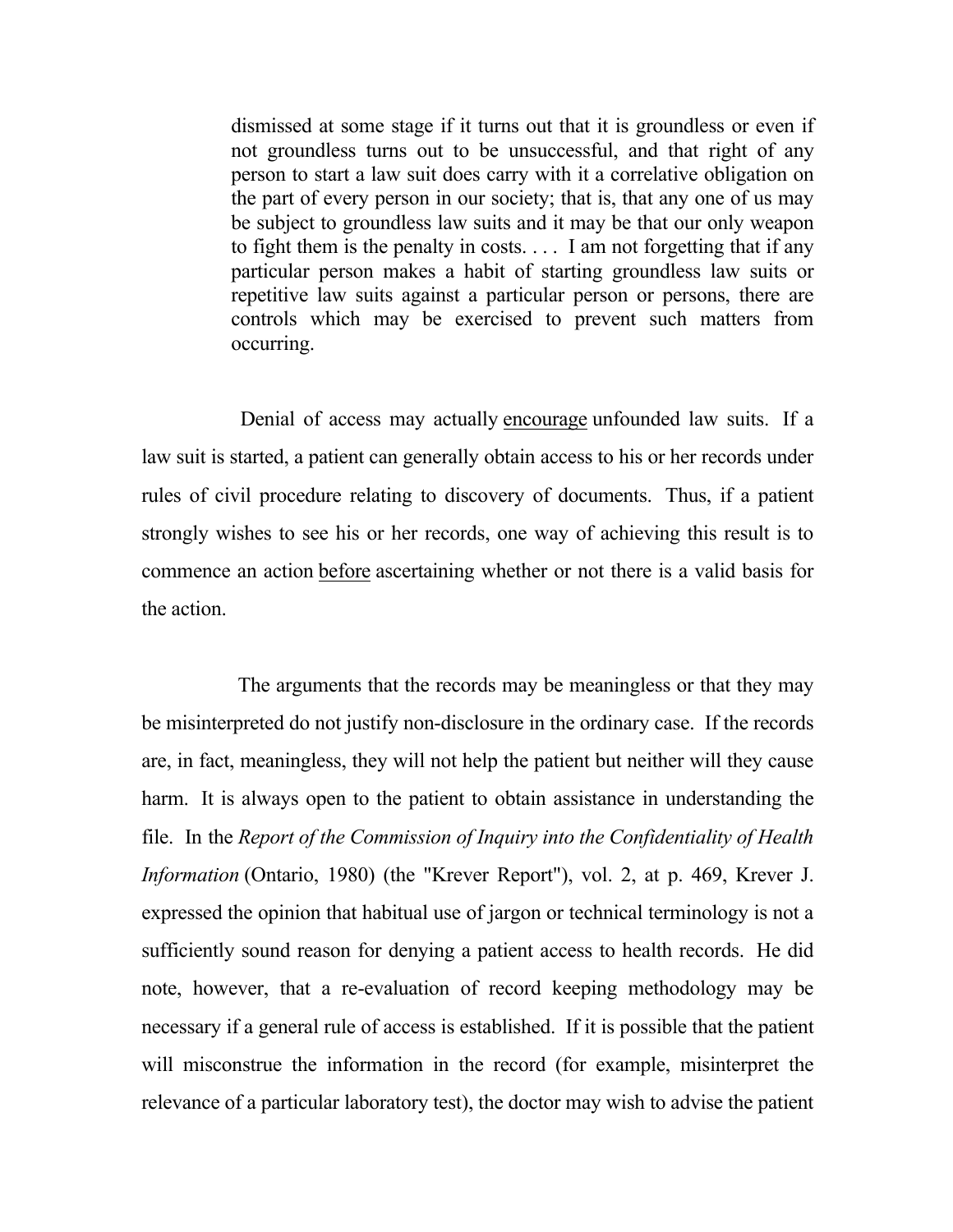that the medical record should be explained and interpreted by a competent health-care professional.

The concern that disclosure will lead to a decrease in the completeness, candour and frankness of medical records, can be answered by reference to the obligation of a physician to keep accurate records. A failure to do so may expose the physician to liability for professional misconduct or negligence. It is also easy to exaggerate the importance of this argument. Certainly physicians may become more cautious in what they record, but it cannot be assumed as a natural consequence that this will detrimentally affect the standard of care given to the patient. Generally I doubt that the quality of medical records will be measurably affected by a general rule allowing access to the patient. As Krever J. put it in the "Krever Report", *supra*, at p. 487: "I say, at once, that I do not believe that any responsible and ethical physician would omit from a medical record any information that, in the interests of proper medical care, belongs in it because of the possibility that the patient may ask to inspect it."

Non-disclosure may be warranted if there is a real potential for harm either to the patient or to a third party. This is the most persuasive ground for refusing access to medical records. However, even here, the discretion to withhold information should not be exercised readily. Particularly in situations that do not involve the interests of third parties, the court should demand compelling grounds before confirming a decision to deny access. As H. Beatty observes in "The Consumer's Right of Access to Health Care Records" (1986), 3:4 *Just Cause* 3, at p. 3, paternalistic assumptions such as the "best interests of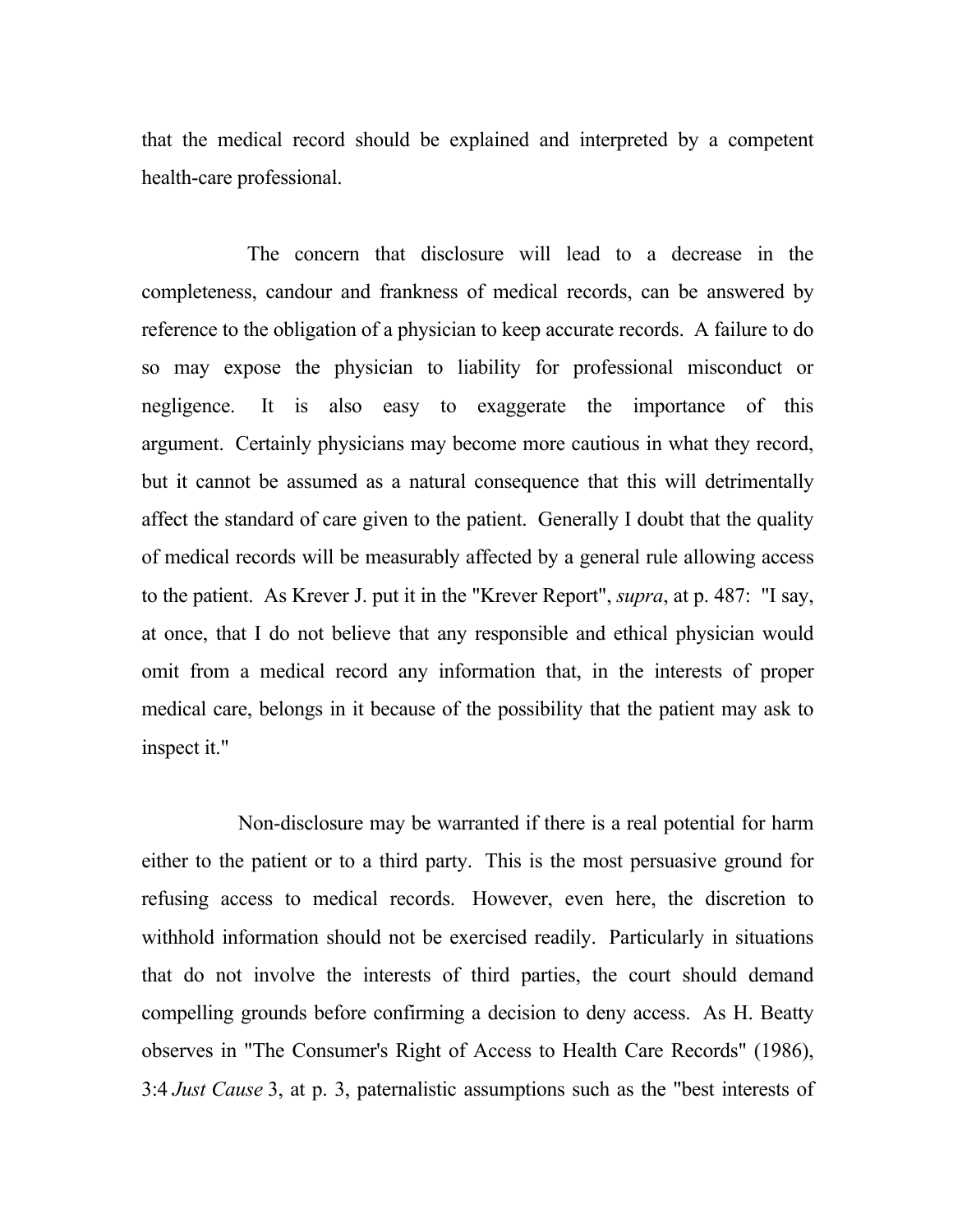the patient" may have carried more weight in an era where patients had little education or information with respect to health care and relied upon the trusted family doctor. However, these assumptions "do not apply today, where consumers typically have brief contacts with many health care providers and institutions, none of which knows the person well enough to determine his or her `best interests'". Assessing the "best interests of the patient" is a complex task. Non-disclosure can itself affect the patient's well-being. If access is denied, the patient may speculate as to what is in the records and imagine difficulties greater than those that actually exist. In addition, the physical well-being of the patient must be balanced with the patient's right to self-determination. Both are worthy of protection. In short, patients should have access to their medical records in all but a small number of circumstances. In the ordinary case, these records should be disclosed upon the request of the patient unless there is a significant likelihood of a substantial adverse effect on the physical, mental or emotional health of the patient or harm to a third party.

If a physician refuses a request for access to a patient's medical records, the patient may apply to the court for a remedy. The court will then exercise its superintending jurisdiction and may order access to the records in whole or in part notwithstanding the physician's refusal. Even though the court may ultimately disagree with the physician's view that access should be denied, I have no doubt that in many cases it will be satisfied that the physician acted in good faith in the performance of his or her fiduciary duties. However, if the court is not satisfied that the physician acted in good faith, it should not hesitate to exercise its discretion to grant appropriate relief by way of costs. The general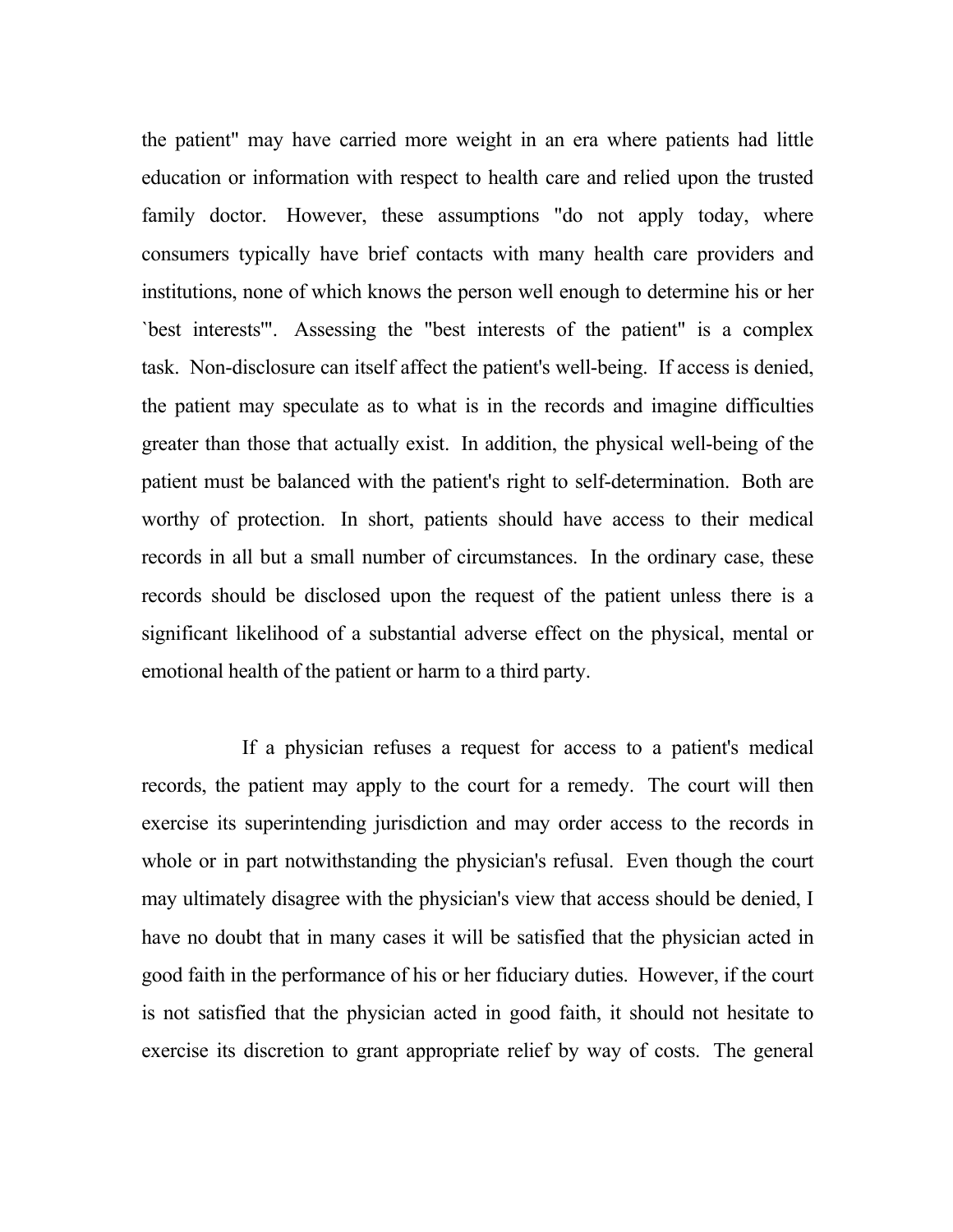rule of access should not be frustrated by the patient's fear of incurring costs in the pursuit of what is fundamentally his or her right.

Since I have held that the tangible records belong to the physician, the patient is not entitled to the records themselves. Medical records play an important role in helping the physician to remember details about the patient's medical history. The physician must have continued access to the records to provide proper diagnosis and treatment. Such access will be disrupted if the patient is able to remove the records from the premises. Accordingly, the patient is entitled to reasonable access to examine and copy the records, provided the patient pays a legitimate fee for the preparation and reproduction of the information. Access is limited to the information the physician obtained in providing treatment. It does not extend to information arising outside the doctorpatient relationship.

### **Conclusion**

In the absence of regulatory legislation, the patient is entitled, upon request, to inspect and copy all information in the patient's medical file which the physician considered in administering advice or treatment. Considering the equitable base of the patient's entitlement, this general rule of access is subject to the superintending jurisdiction of the court. The onus is on the physician to justify a denial of access. The majority of the Court of Appeal came to essentially the same conclusion, although, as is evident from the above discussion, for different reasons.